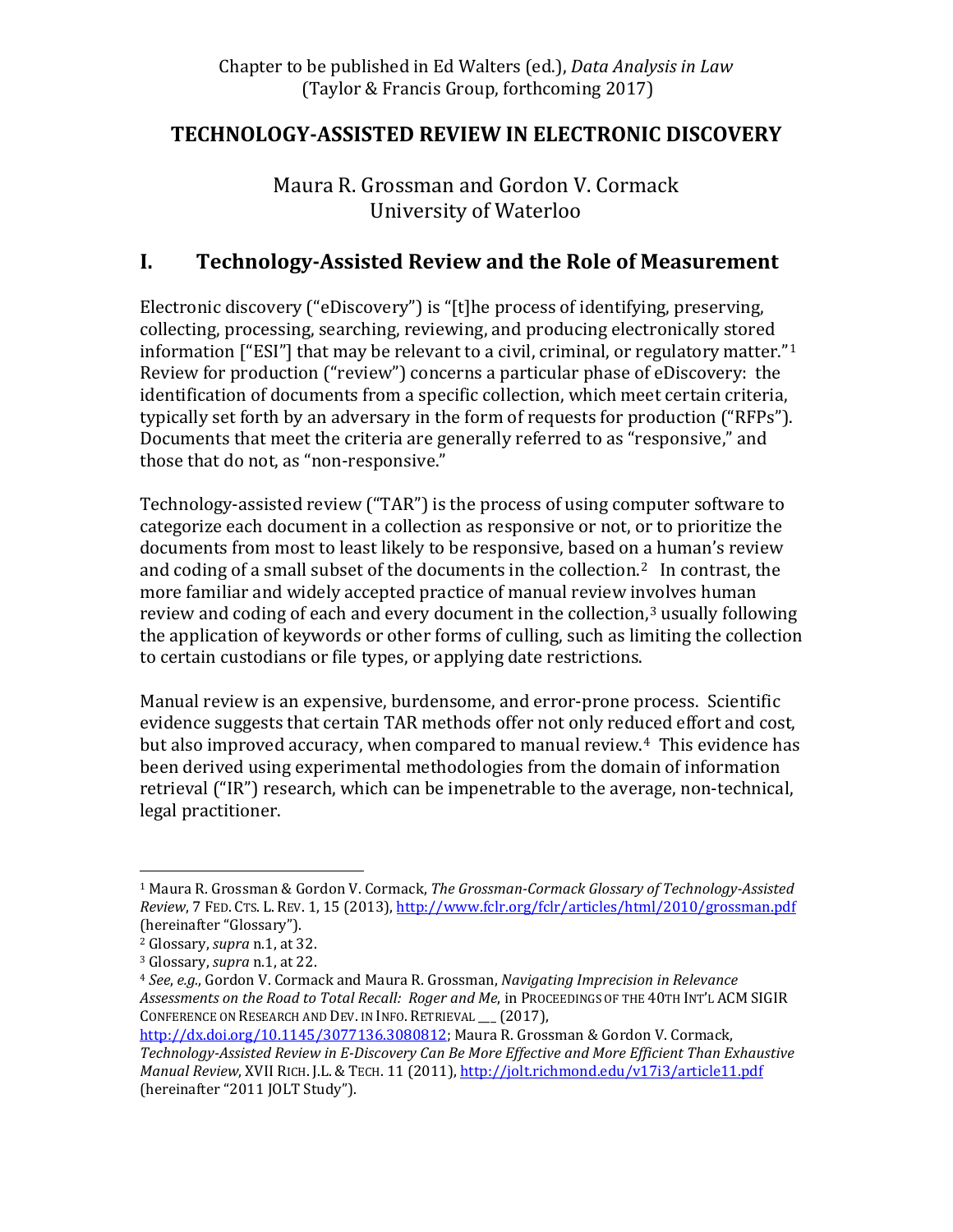Because TAR is new and unfamiliar, it has been necessary to demonstrate its efficacy to clients, their counsel, opposing parties, and the courts, often using arcane concepts and terms from IR research, such as "recall," "precision," "*F*1," "margin of error," and "confidence level," to name but a few. A popular misconception has emerged that these terms and concepts are uniquely associated with TAR and must be mastered in order to use TAR, but can be avoided through the use of "tried-andtrue" manual review. Recall, precision, *F*1, margin of error, and confidence level, however, relate to scientific methods for measuring the efficiency and effectiveness of *any* review method, whether TAR or manual. They do not concern how to conduct a review, any more than T[er](#page-1-0)ry Newell's *Carbon Balance and Volumetric Measurements of Fuel Consumption*<sup>5</sup> concerns how to drive a fuel-efficient automobile.

Measurements of recall—or fuel consumption—can inform a user's choice of a review—or travel—method, insofar as they predict how well a particular method or model of automobile—will meet the user's requirements. To this end, it is worthwhile to appraise the reliability and accuracy of the measurement techniques, as well as how closely the measured quantities reflect the user's actual needs and requirements.

Measurements of recall—or fuel consumption—may also be helpful during or after a review process—or road trip—to verify that the method for reaching one's destination is performing (or has performed) as expected, and, if not, to take remedial action. The measurement techniques used in this circumstance might be vastly different from those used beforehand: Our driver would likely consult the fuel gauge rather than visiting the EPA testing laboratory to conduct a carbonbalance test; the legal team would similarly use a metric commensurate with the requirements of the review task at hand.

This chapter sets forth the distinctions between different review methods, summarizes a body of scientific research that compares these different review methods, and describes various approaches to track the progress or quality of particular review efforts.

## **II. Review Objectives**

The objective of any review effort, whether manual or TAR, is to identify, as nearly as practicable, *all* and *only* the documents that satisfy certain criteria. Following IR practice, we call documents that satisfy the criteria "relevant," and documents that do not satisfy the criteria "not relevant" or "non-relevant."

<span id="page-1-0"></span> <sup>5</sup> U.S. Environmental Protection Agency Technical Report EPA-AA-SDSB-80-05 (Apr. 1980), [https://goo.gl/F2x6Qr.](https://goo.gl/F2x6Qr)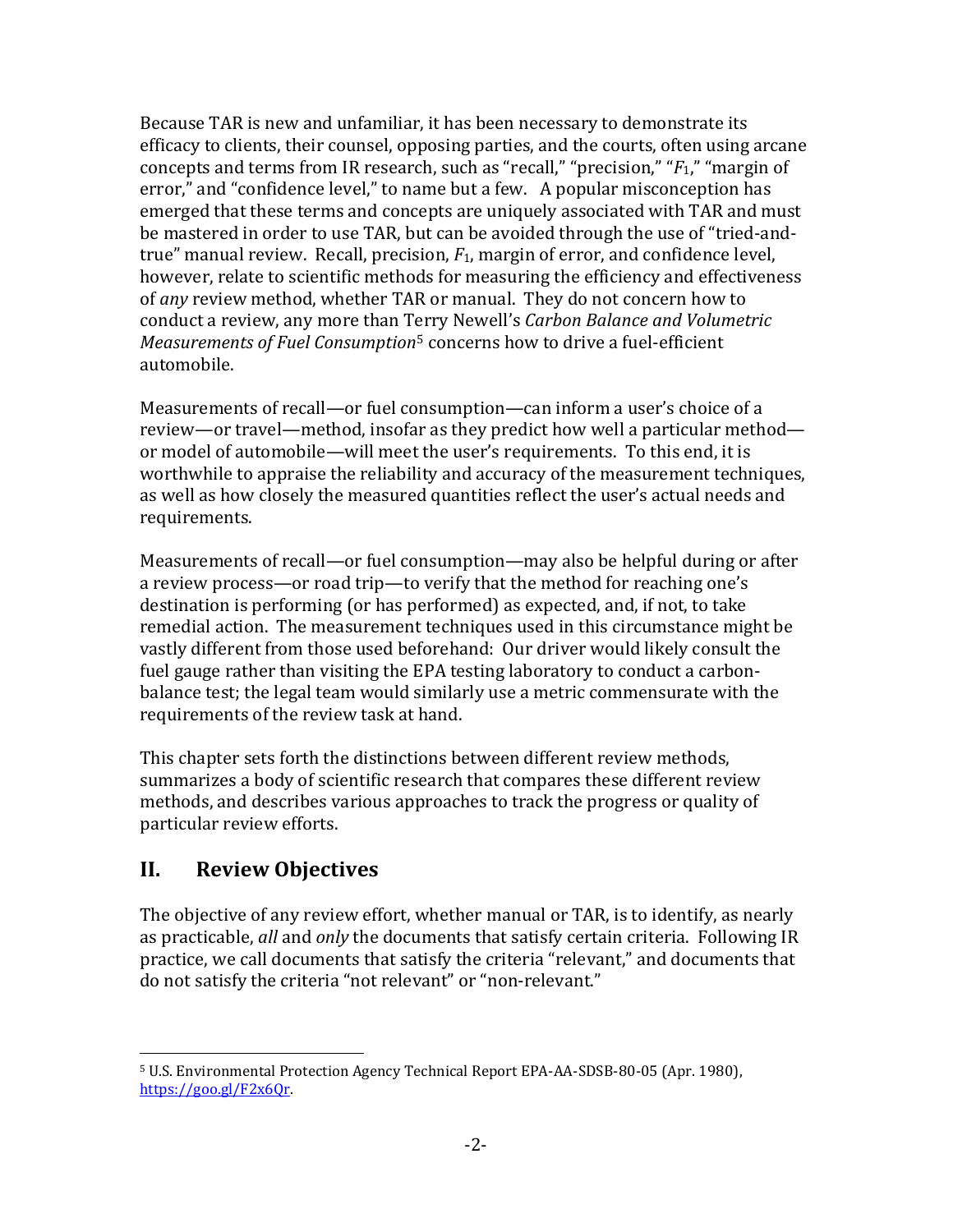While it is obvious that the meaning of "as nearly as practicable" is open to interpretation, it may be less apparent that the meaning of "all and only [relevant] documents" is equally inscrutable.

It is well known that the notion of "relevance" is subjective, and that no two reviewers will identify exactly the same set of relevant documents within a collection. This observation applies regardless of the knowledge, skill, and diligence of the reviewers, and regardless of how precisely the relevance criteria are specified. [6](#page-2-0) The sets of relevant documents identified by two reviewers—or by the same reviewer on two different occasions—are remarkably dissimilar. Suppose two reviewers each deem 100 documents to be "all and only the relevant documents" from a collection. The IR literature suggests that these two sets would be unlikely to have more than about 67 documents in common—documents that both reviewers deemed relevant.[7](#page-2-1) An additional 67 documents would be deemed relevant by one reviewer and non-relevant by the other.<sup>[8](#page-2-2)</sup> Which reviewer, we might ask, came closer to identifying "all and only the relevant documents"?

It is generally accepted that, for most practical purposes, the set of relevant documents identified by *either* reviewer is sufficiently close to the ideal of "any and all," provided that each reviewer is informed, competent, diligent, and operating in good faith. Absent supplemental evidence, there is no basis to say that one set is "closer to the ideal," or that one reviewer is "better" than the other.

If we were to consider the set of 100 documents deemed relevant by a third reviewer, we would expect to find about 67 in common with the set returned by the first reviewer, and about 67 in common with the set returned by the second reviewer.<sup>9</sup> Even fewer—about  $45$ —would be in common among all three.<sup>[10](#page-2-4)</sup>

Given two or more reviews for the same set of documents, it is possible to "triangulate," using statistical methods, to deduce the relative accuracy of each reviewer, and thus, which review is "closer to the ideal."[11](#page-2-5)

<span id="page-2-0"></span> <sup>6</sup> *See, e.g.*, Herbert L. Roitblat et al., *Document Categorization in Legal Electronic Discovery: Computer Classification vs. Manual Review*, 61 AM. SOC'Y FOR INFO. SCI. AND TECH. 70 (2010); Peter Bailey et al., *Relevance Assessment: Are Judges Exchangeable and Does It Matter?*, in PROCEEDINGS OF THE 31ST ANNUAL INT'L ACM SIGIR CONFERENCE ON RESEARCH AND DEV. IN INFO. RETRIEVAL 667 (2008); Ellen M. Voorhees, *Variations in Relevance Judgments and the Measurement of Retrieval Effectiveness*, 36 INFO. PROCESSING & MGMT. 697 (2000).

<span id="page-2-1"></span><sup>7</sup> *See generally* Voorhees, *supra* n.6.

<span id="page-2-2"></span><sup>8</sup> *See generally id.*

<span id="page-2-3"></span><sup>9</sup> *See generally id.*

<span id="page-2-4"></span><sup>10</sup> *See generally id.*

<span id="page-2-5"></span><sup>11</sup> *See* Pavel Metrikov et al., *Aggregation of Crowdsourced Ordinal Assessments and Integration with Learning to Rank: A Latent Trait Model*, in PROCEEDINGS OF THE 24TH ACM INT'L CONFERENCE ON INFO. AND KNOWLEDGE MGMT. 1391 (2015), [http://dl.acm.org/citation.cfm?doid=2806416.2806492.](http://dl.acm.org/citation.cfm?doid=2806416.2806492%20) A more complete explanation of statistical methods such as this are beyond the scope of this chapter.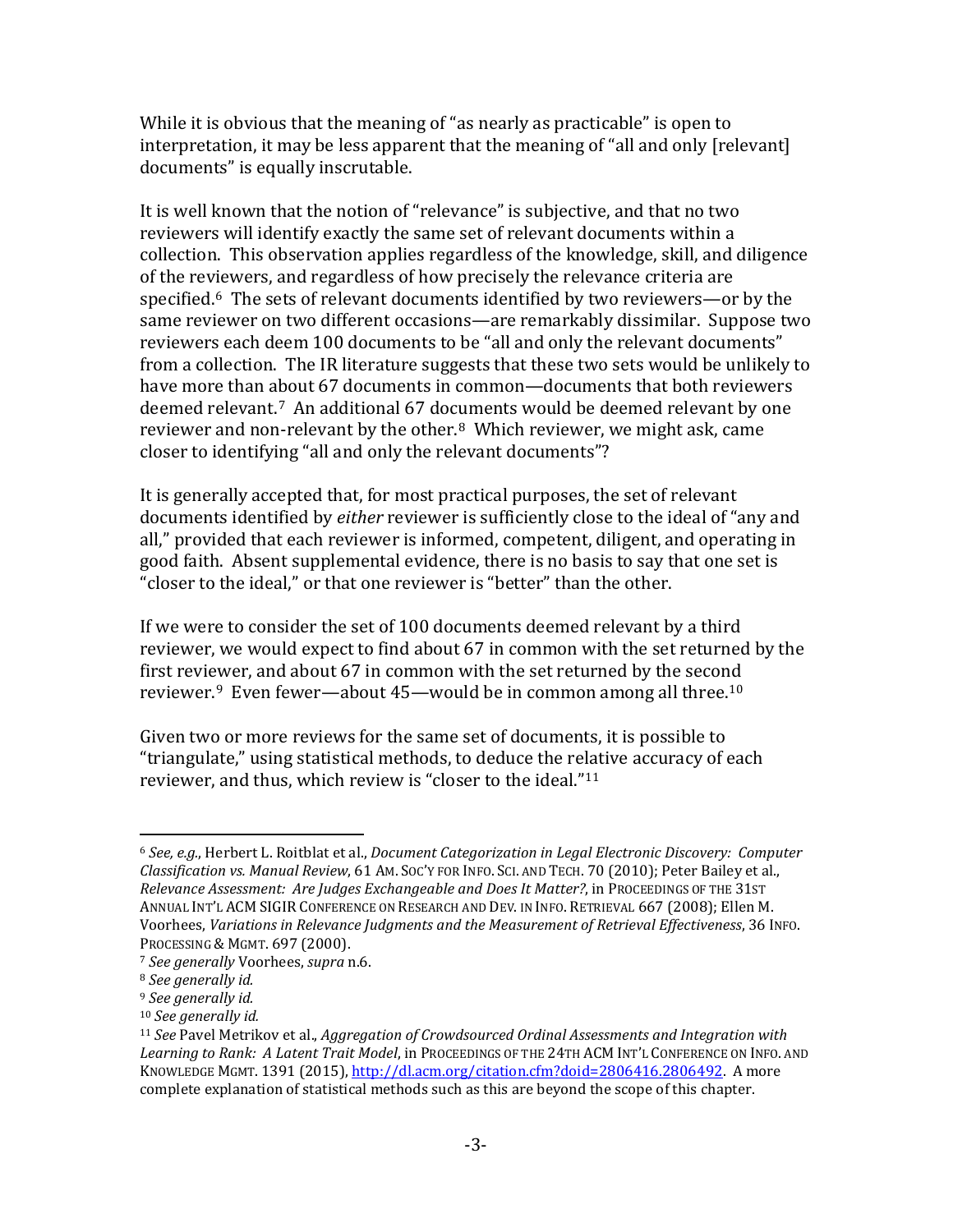The same statistical methods can be used to estimate the accuracy of manual review and TAR alike. If the accuracy of a TAR method compares favorably with, or is indistinguishable from, that of manual review, and manual review is considered "close enough" in practice, shouldn't TAR also be considered "close enough"?

# **III. Review Methods**

# *A. Exhaustive Manual Review*

Exhaustive manual review involves having a human reviewer examine every document in a collection and code each document as relevant or non-relevant, and perhaps apply additional labels such as "privileged" or not, "confidential" or not, "hot" or not, and sometimes, specific issue tags. We say that the coding is *positive*  when the reviewer deems the document to be relevant, and *negative* when the reviewer deems the document to be non-relevant. As noted above, positive coding is evidence—but not proof—of relevance, whereas negative coding is evidence of non-relevance.

Manual review is often accompanied by some sort of quality control process in which a portion of the documents is re-reviewed and, where indicated, re-coded by a second, more authoritative reviewer. Where the coding decisions disagree disproportionately often, action may be taken to diagnose and mitigate the cause; notwithstanding this process, the vast majority of documents in the collection are reviewed only once, and the original reviewer's coding is the sole determinant of the disposition of the document.

Post-hoc validation or acceptance testing may employ similar methods: Some of the documents in the collection may be reviewed and, where necessary, re-coded, and the result of the review is deemed acceptable if the first and second coding decisions agree sufficiently often, or if the second review does not identify a substantial number of relevant documents that were missed by the first review. When there is an insufficient level of agreement, or discrepancies are found, corrective action may be taken.

## *B. Culling or Narrowing the Collection*

Exhaustive manual review is seldom employed in practice except in the smallest of matters. Typically, the collection of documents identified for review is first culled to include only documents belonging to certain custodians, documents created or modified within a specific time frame, or documents containing one or more search terms thought likely to appear in relevant documents. Only documents from the narrowed collection are manually reviewed, and only the documents deemed by the reviewer to be responsive and non-privileged are produced.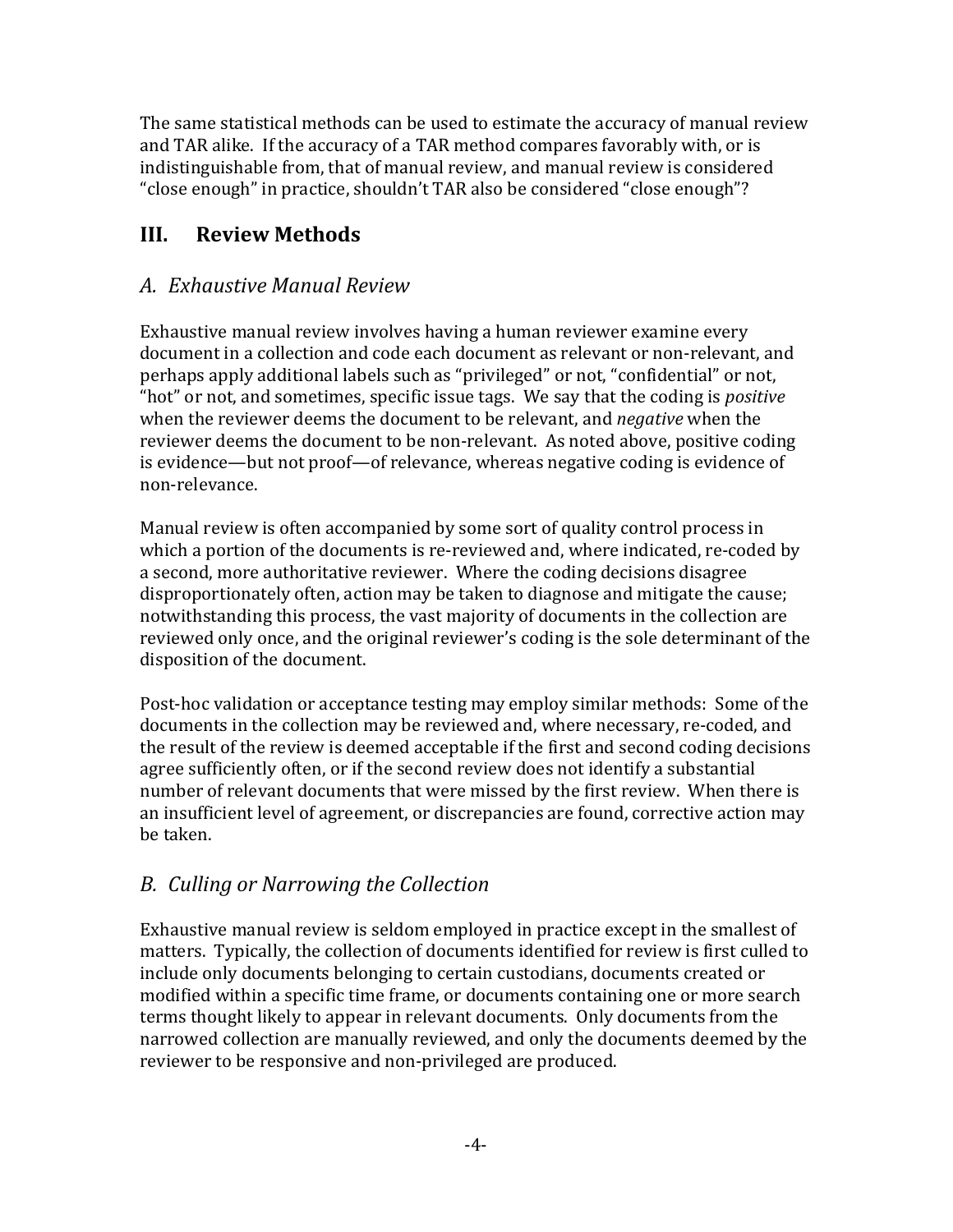This culling process substantially decreases the size of the collection, and hence the burden of manual review, at the cost of excluding some difficult-to-quantify number of relevant documents from review, and hence from production. Even so, the vast majority of documents presented for review are non-relevant—often ten times as many as relevant ones.

In some very weak sense, this type of culling might be considered a form of TAR, because computer software is being employed to make coding decisions (*i.e.*, nonrelevant) on the group of documents excluded from review based on some criterion, such as the lack of occurrence of any of the search terms. However, we reserve the term "TAR" to refer only to computer methods that *affirmatively categorize each document* as relevant or not, or *prioritize the entire collection* from most to least likely to be relevant. The reader should be aware, however, that many commentators and software providers assume a vacuously broad definition of "TAR," using it to refer to any of a number of processes which use a computer for narrowing, navigating, or searching a collection, or for organizing or grouping documents within a collection (*e.g.*, "email threading," "near-deduplication," or "clustering").[12](#page-4-0) Regardless of what it is called, the culling process imposes a fundamental limit on how close to *all* relevant documents can be identified by any subsequent review effort.

All too often, quality control and validation methods are limited to the review phase, and are disregarded with respect to the documents excluded by earlier culling efforts. This omission is illogical in light of the review objective, which is to find as nearly as practicable *all* (and only) the relevant documents in the collection, not just the relevant documents in the narrowed collection, which may be substantially fewer than *all*.

## *C. Rule-Based TAR*

A "rule base" is a set of rules—akin to a checklist, decision tree, or flow chart—that determines how to decide whether a document is relevant or not.<sup>[13](#page-4-1)</sup> Rule bases are typically constructed by a specialized team with expertise in the subject matter(s) of

<span id="page-4-0"></span> <sup>12</sup> *See*, *e.g.*, KrollDiscovery, *Defining Technology Assisted Review*, Ediscovery.com (2017), [http://ediscovery.com/infobite-tar-umbrella/#.WVFvGlGQz3h](http://ediscovery.com/infobite-tar-umbrella/%23.WVFvGlGQz3h) ("The term Technology Assisted Review (TAR) encompasses many forms of document review technology. Under the Technology Assisted Review Umbrella are some of the following ediscovery technologies: deduplication, visual analytics, predictive coding, workflow, reporting, and searching."); Herbert L. Roitblat, *Introduction to Predictive Coding* (OrcaTec LLC 2013), at 15,

[http://theolp.org/Resources/Documents/Introduction to Predictive Coding -](http://theolp.org/Resources/Documents/Introduction%20to%20Predictive%20Coding%20-%20Herb%20Roitblat.pdf) Herb Roitblat.pdf (defining TAR as "[a]ny of a number of technologies that use technology, usually computer technology, to facilitate the review of documents for discovery").

<span id="page-4-1"></span><sup>13</sup> Glossary, *supra* n.1, at 28 (defining Rule Base as "[a] set of rules created by an expert to emulate the human decision-making process for the purposes of classifying documents in the context of electronic discovery.").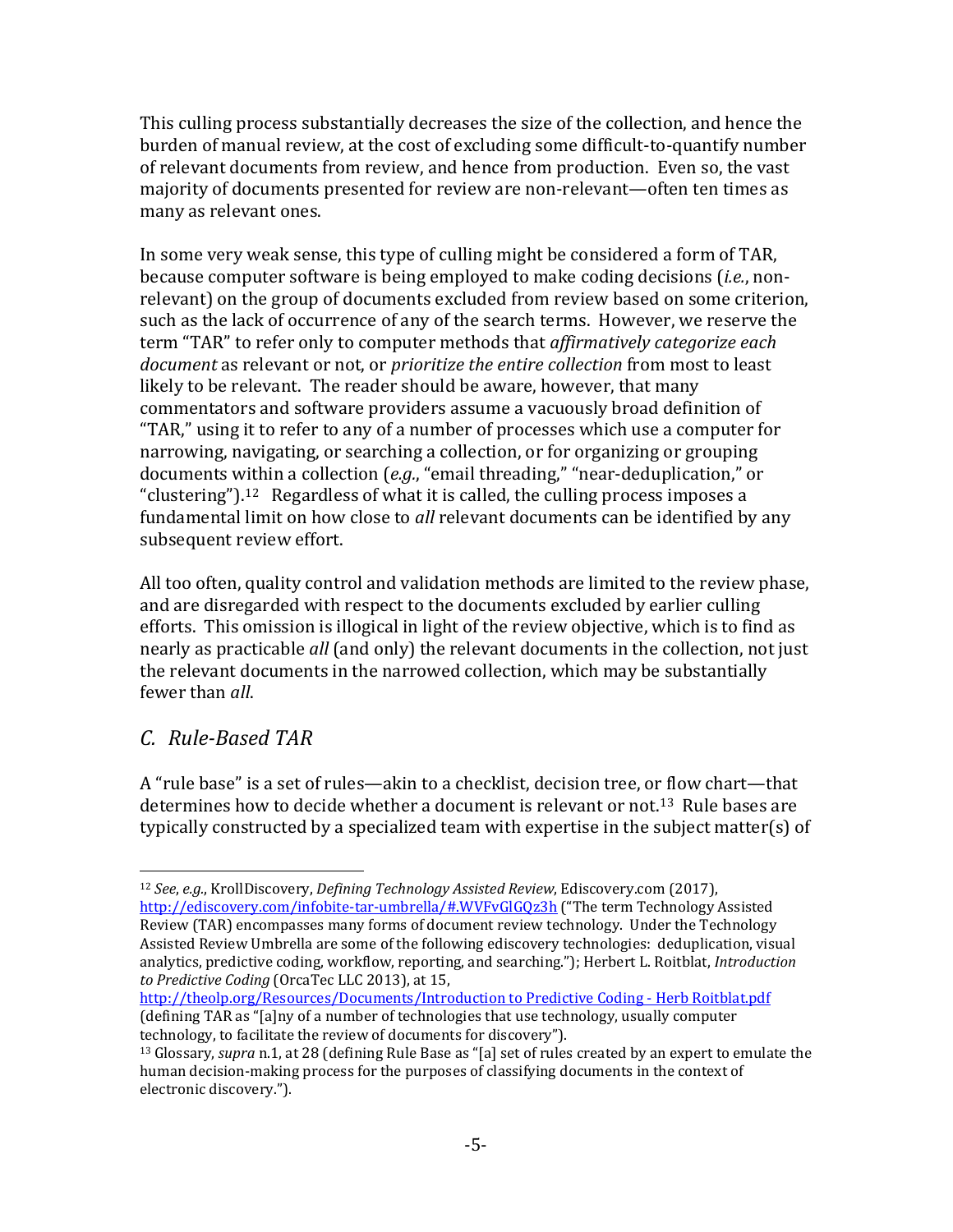the RFP(s), rule-base construction, linguistics, and statistics. While the construction of a rule base is labor-intensive, it can involve substantially less effort than the manual review of collections of hundreds of thousands or millions of documents, which are often encountered in major litigation or regulatory matters. Research has shown that at least one rule-based TAR method can achieve results that compare favorable to exhaustive manual review.[14](#page-5-0)

## *D. Supervised Machine Learning for TAR*

Supervised machine-learning methods (*i.e.*, "learners") infer how to distinguish relevant from non-relevant documents by analyzing training examples—documents that are coded (*i.e.*, labeled) as relevant or non-relevant by a human teacher. In 2014, the authors proposed the taxonomy set forth below for describing TAR methods using supervised machine learning.[15](#page-5-1) This taxonomy has since been widely adopted in the legal industry to characterize the TAR offerings in the marketplace.[16](#page-5-2) 

In simple passive learning ("SPL") methods, <sup>17</sup> the *teacher* (*i.e.*, human operator) selects the documents to be used as trainin[g e](#page-5-3)xamples; the learner is trained using these examples, and once sufficiently trained, is used to label every document in the collection as relevant or non-relevant. Generally, the documents labeled as relevant by the learner are re-reviewed manually. This manual review represents a small fraction of the collection, and hence a small fraction of the time and cost of an exhaustive manual review.

In simple active learning ("SAL") methods,<sup>[18](#page-5-4)</sup> after the initial training set, the *learner* selects the documents to be reviewed and coded by the teacher, and used as training examples, and continues to select examples until it is sufficiently trained. Typically, the documents the learner chooses are those about which the learner is *least certain*, and therefore from which it will learn the most. Once sufficiently trained,

<http://www.fclr.org/fclr/articles/pdf/comments-implications-rule26g-tar-62314.pdf>(hereinafter "Comments Paper"); Maura R. Grossman & Gordon V. Cormack, *Continuous Active Learning for TAR*,

<span id="page-5-2"></span><sup>16</sup> See, *e.g.*, Supreme Court of Victoria [Australia], *Practice Note SC Gen 5 – Technology in Civil Litigation* (Jan. 30, 2017)[, http://assets.justice.vic.gov.au/supreme/resources/fba6720a-0cca-4eae](http://assets.justice.vic.gov.au/supreme/resources/fba6720a-0cca-4eae-b89a-4834982ff391/gen5useoftechnology.pdf)[b89a-4834982ff391/gen5useoftechnology.pdf,](http://assets.justice.vic.gov.au/supreme/resources/fba6720a-0cca-4eae-b89a-4834982ff391/gen5useoftechnology.pdf) at 6 (approving CAL, SAL, and SPL TAR protocols). <sup>17</sup> SIGIR 2014 Paper, *supra* n.15; *see also* Practical Law Article, *supra* n.15, at 36.

<span id="page-5-0"></span> <sup>14</sup> 2011 JOLT Study, *supra* n.4.

<span id="page-5-1"></span><sup>15</sup> Gordon V. Cormack & Maura R. Grossman, *Evaluation of Machine-Learning Protocols for Technology-Assisted Review in Electronic Discovery*, in PROCEEDINGS OF THE 37TH INT'L ACM SIGIR CONFERENCE ON RESEARCH AND DEV. IN INFO. RETRIEVAL 153 (2014),

<http://dx.doi.org/10.1145/2600428.2609601> (hereinafter "SIGIR 2014 Paper"). S*ee also* Maura R. Grossman & Gordon V. Cormack, *Comments on "The Implications of Rule 26(g) on the Use of Technology-Assisted Review*," 6 FED. CTS. L. REV. 285 (2014),

<span id="page-5-4"></span><span id="page-5-3"></span><sup>18</sup> SIGIR 2014 Paper, *supra* n.15; *see also* Practical Law Article, *supra* n.15, at 36.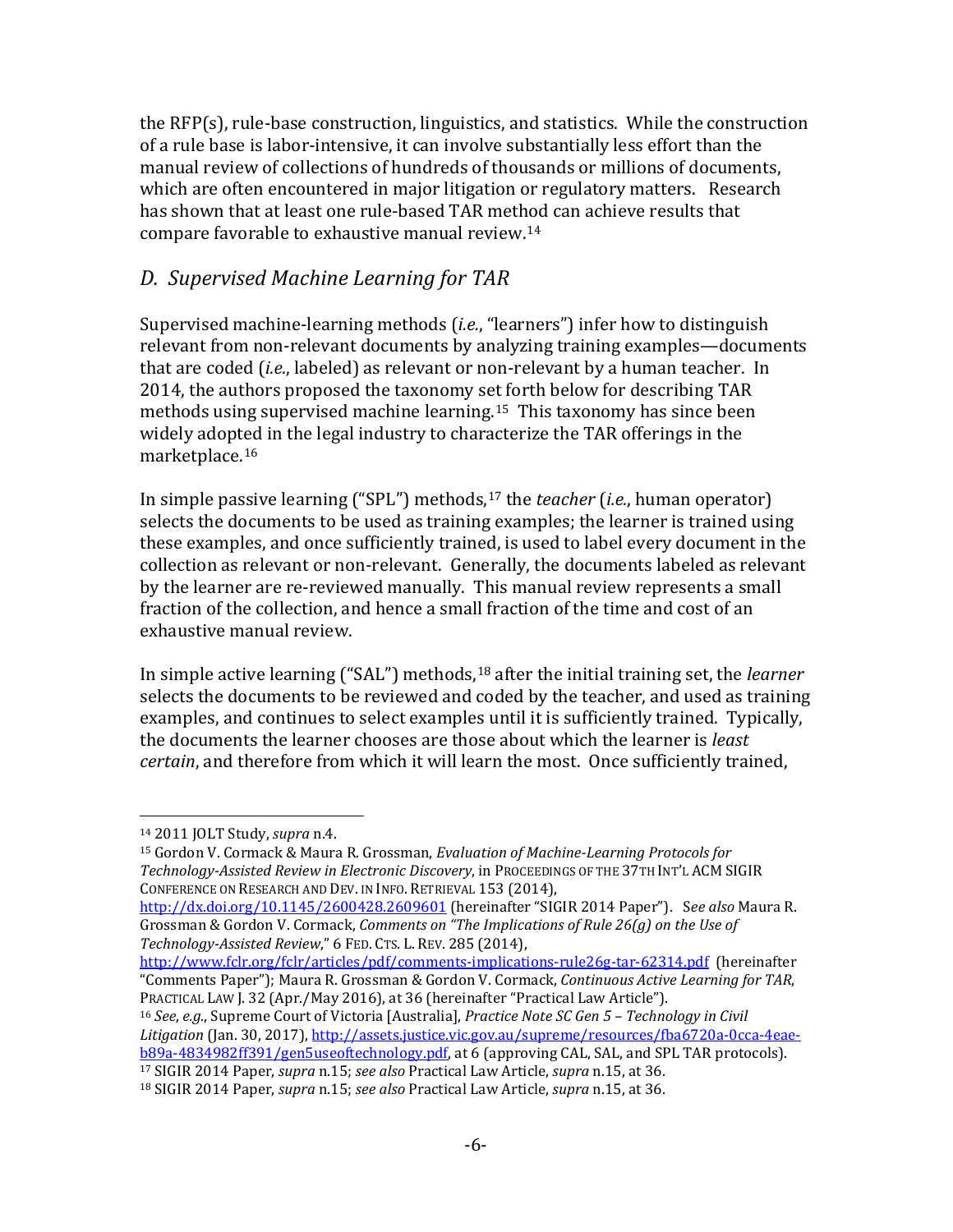the learner is then used to label every document in the collection. As with SPL, the documents labeled as relevant are generally re-reviewed manually.

In continuous active learning ("CAL")[19—](#page-6-0)the TAR method the authors developed, use, and advocate—after the initial training set, the *learner* repeatedly selects the *next-most-likely-to-be-relevant* documents (that have not yet been considered) for review, coding, and training, and continues to do so until it can no longer find any more relevant documents. There is generally no second review, because by the time the learner stops learning, all documents deemed relevant by the learner have already been identified and manually reviewed.

In the marketplace, the term "predictive coding" has been used to describe the use of supervised machine learning for TAR, but not to distinguish between SPL, SAL, or CAL. Recently, CAL methods have been promoted under the moniker "TAR 2.0," while SPL and SAL methods have been grouped together and referred to as "TAR 1.0."[20](#page-6-1)

### *E. How to Start?*

Two important issues that must be addressed in any supervised machine-learning TAR method are: How to start, and when to stop?

The learner needs examples of *both* relevant and non-relevant documents in order to infer the characteristics that distinguish one from the other. Finding non-relevant examples to begin the process is easy; in most situations, the vast majority of documents in the collection are non-relevant. A random sample of documents from the collection can be expected to contain mostly or entirely non-relevant documents, which may be used as negative training examples.

Finding relevant examples can be more challenging, as they are usually less frequent—if not rare—in the collection. A random sample of documents may contain few or no relevant documents. If one document of every *N* in the collection is relevant, it is necessary to examine, on average, *N* random documents to find a single relevant one, and to examine *kN* random documents to find *k* relevant ones, as may be needed to start the learning process. As that *k* increases, so too will the burden of training a system that relies on many positive training examples.

<span id="page-6-0"></span> <sup>19</sup> SIGIR 2014 Paper, *supra* n.15; *see also* Practical Law Article, *supra* n.15, at 36.

<span id="page-6-1"></span><sup>20</sup> *See, e.g.*, John Tredennick et al., *TAR for Smart People: Expanded and Updated Second Ed.* (Catalyst 2016), *available at* www.catalystsecure.com/TARforSmartPeople.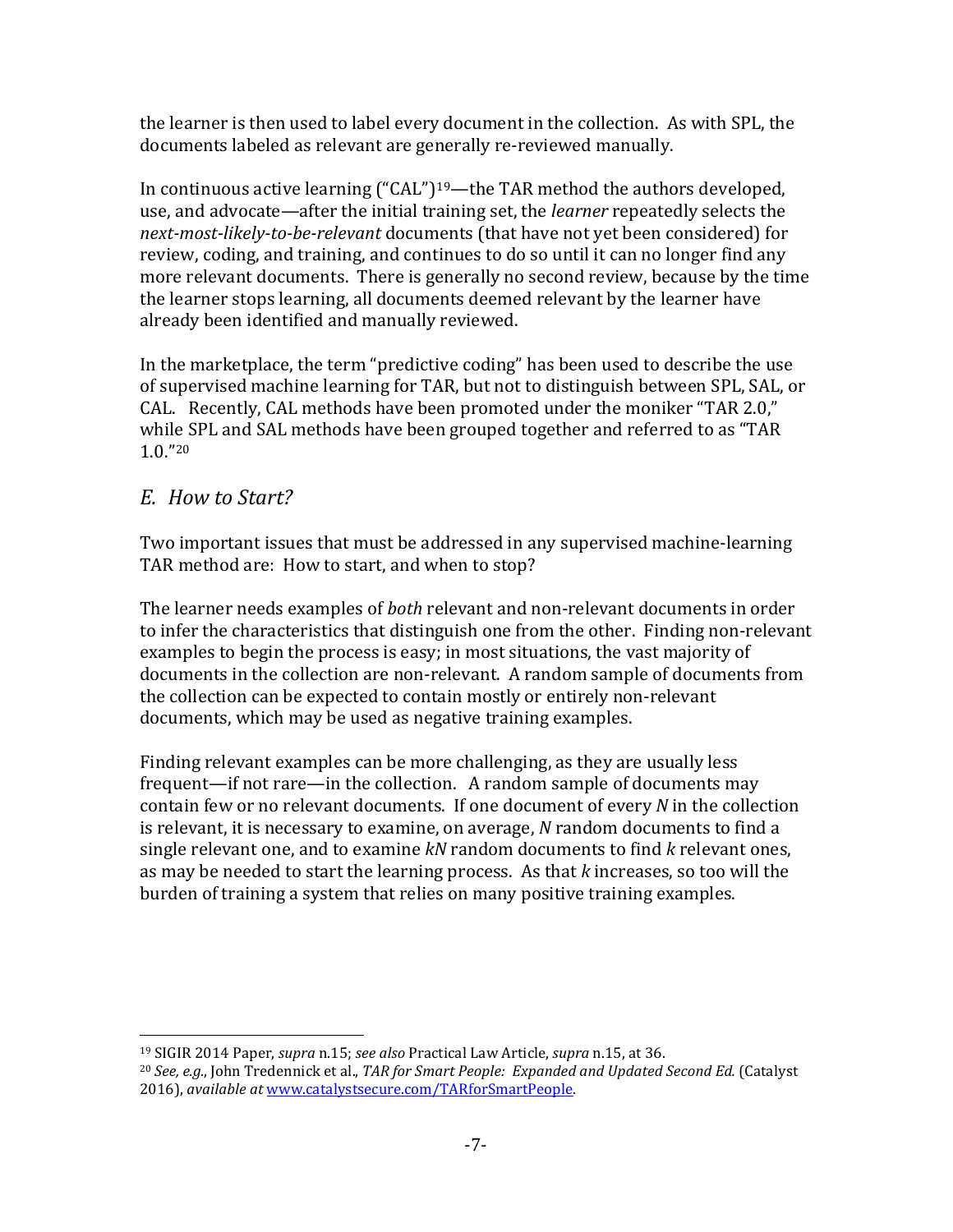A more efficient method to find one or more positive training examples is to use a search engine—particularly one that employs *relevance ranking*[21—](#page-7-0)to find one or more relevant documents. Given a simple query consisting of a few search terms, a search engine using relevance ranking can present to the user a set of likely relevant documents, which may be used as training examples. It is important to note that the use of search terms to identify training examples is entirely different from the use of search terms for culling or narrowing the collection. In the former case, the search terms are used to *include* documents for review, not to *exclude* them.

### *F. When to Stop?*

For SPL and SAL, it is necessary to estimate when the learner has been sufficiently trained, a point that is often referred to as "stabilization."[22](#page-7-1) For many SPL and SAL methods, it is further necessary to adjust the sensitivity of the learner: The higher the sensitivity, the more nearly *all* relevant documents are identified for subsequent manual review; the lower the sensitivity, the more nearly *only* relevant documents are identified. These two decisions—when stabilization has occurred, and the sensitivity of the learner—effect a multi-dimensional tradeoff among the amount of effort required for training, the amount of effort required for the subsequent manual review, and how nearly all, and how nearly only, relevant documents will be identified by the review process. These decisions are typically informed by estimates derived from the manual review of a separate random sample of documents—typically referred to as a "control set"[23—](#page-7-2)over and above those used for training the learner.

For CAL, the decision of when to stop is deferred until evidence suggests that substantially all relevant documents have been reviewed.<sup>24</sup> Several methods have been proposed and evaluated for determining when a CAL review is complete.<sup>25</sup> Among the simplest and most effective is the following: A CAL review may be considered complete when the total number of negative coding decisions for the

<span id="page-7-0"></span> $21$  Relevance ranking is "[a] search method in which the results are ranked from the most likely to the least likely to be relevant to an information need. . . . Google Web Search is an example of relevance ranking." Glossary, *supra* n.1, at 28.

<span id="page-7-1"></span><sup>22</sup> *See, e.g.*, Chris Dale, *Far From the Black Box: Explaining Equivio Relevance to Lawyers* (Equivio undated white paper), [http://www.equivio.com/files/files/White Paper -](http://www.equivio.com/files/files/White%20Paper%20-%20Far%20from%20the%20Black%20Box%20–%20Explaining%20Equivio%20Relevance%20to%20Lawyers.pdf) Far from the Black Box -[Explaining Equivio Relevance to Lawyers.pdf,](http://www.equivio.com/files/files/White%20Paper%20-%20Far%20from%20the%20Black%20Box%20–%20Explaining%20Equivio%20Relevance%20to%20Lawyers.pdf) at 9.

<span id="page-7-2"></span> $23$  A "control set" is "[a] random sample of documents coded at the outset of a search or review process that is separate from and independent of the training set. Control sets are used in some technology-assisted review processes. They are typically used to measure the effectiveness of the machine learning algorithm at various stages of training, and to determine when training may cease." Glossary, *supra* n.1, at 13.

<span id="page-7-3"></span><sup>24</sup> SIGIR 2014 Paper, *supra* n.15, at 160; Practical Law Article, *supra* n.15, at 36.

<span id="page-7-4"></span><sup>25</sup> *See* Gordon V. Cormack & Maura R. Grossman, *Engineering Quality and Reliability in Technology-Assisted Review*, PROCEEDINGS OF THE 39TH INT'L ACM SIGIR CONFERENCE ON RESEARCH AND DEV. IN INFO. RETRIEVAL 75 (2016)[, http://dx.doi.org/10.1145/2911451.2911510,](http://dx.doi.org/10.1145/2911451.2911510) and the discussion on Quality Assurance *infra* section IV.H.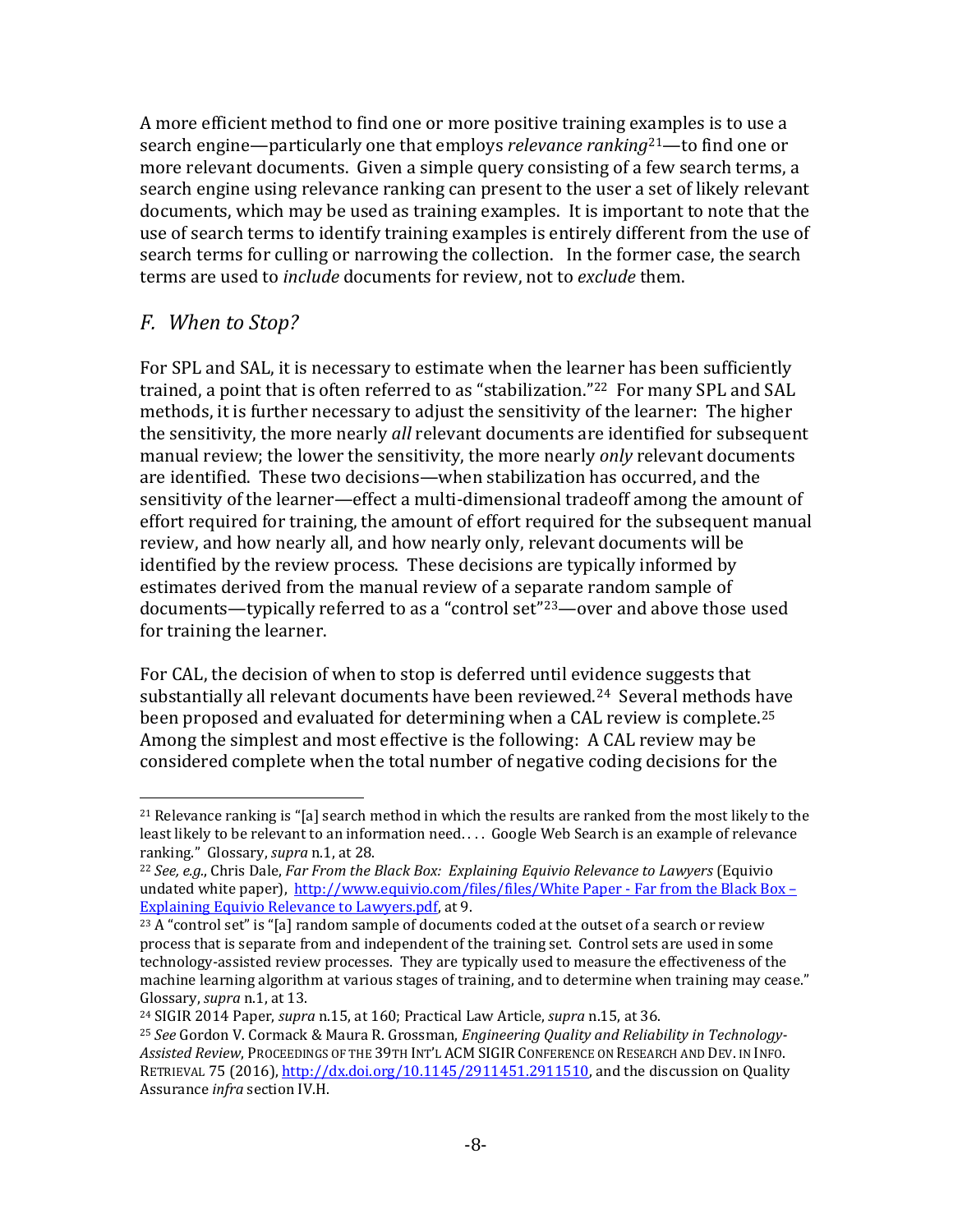documents reviewed thus far exceeds the number of positive decisions, plus 1,000.[26](#page-8-0)  At the outset, most documents presented for review will be relevant, and hence labeled positive; the stopping criterion will not be met, and the review will continue. Eventually, unreviewed relevant documents will become more and more scarce, with the consequence that most documents selected for review will be non-relevant, and hence labeled negative. Eventually the number of negatives will exceed the number of positives by 1,000 or more, the stopping criterion will be met, and the review can cease. There are other, more formal methods for determining when to stop a CAL review,<sup>[27](#page-8-1)</sup> but the authors have found this one to be easy to implement and effective.

## **IV. Measuring Success**

Choosing an appropriate method to employ for review involves weighing tradeoffs among a number of considerations, including the (i) effectiveness, (ii) efficiency, (iii) cost, (iii) availability, (iv) familiarity, and (v) general acceptance of candidate methods. Effectiveness and efficiency are amenable to scientific inquiry, while the other considerations depend on social, legal, and market factors that, while influential, are difficult to measure, and beyond the scope of this chapter.

The most commonly used measures of effectiveness are *recall* and *precision*. Recall quantifies how nearly *all* the relevant documents a[re](#page-8-3) found[28;](#page-8-2) precision quantifies how nearly *only* the relevant documents are found.29 Unfortunately, for reasons previously discussed in section II on "Review Objectives," recall and precision can never be known with certainty, and can only be estimated. Moreover, the manner in which recall and precision are estimated has a profound effect, such that different recall and precision estimates are incomparable unless they are calculated under precisely the same conditions.

The net effect is that *naked recall and precision numbers are essentially meaningless*. A claim of "70% recall" is more properly described as a recall *estimate*, and whether or not it indicates that an acceptable proportion of the relevant documents have been found by a review process depends on how the estimate was derived (as well as other legal considerations related to whether a court or regulator might deem that proportion as indicative of a "reasonable" or acceptable review). If the estimate is derived from the coding of an *independent* reviewer, 70% recall is at or

<span id="page-8-2"></span><span id="page-8-1"></span> $28$  "Recall" is "[t]he fraction of relevant documents that are identified as relevant by a search or review method," *i.e.*, a measure of completeness. Glossary, *supra* n.1, at 27.

<span id="page-8-0"></span> <sup>26</sup> *See* Maura R. Grossman et al., *TREC 2016 Total Recall Track Overview*, in PROCEEDINGS OF THE 25TH TEXT RETRIEVAL CONFERENCE (NIST 2016), [http://trec.nist.gov/pubs/trec25/papers/Overview-TR.pdf,](http://trec.nist.gov/pubs/trec25/papers/Overview-TR.pdf) at 5. Another way to phrase this stopping criterion is: when the total number of documents reviewed exceeds twice the number of responsive documents, plus 1,000. <sup>27</sup> *See generally* Cormack & Grossman, *supra* n.25.

<span id="page-8-3"></span> $^{29}$  "Precision" is "[t]he fraction of documents identified as relevant by a search or review effort, that are in fact relevant," *i.e.*, a measure of accuracy. Glossary, *supra* n.1, at 25.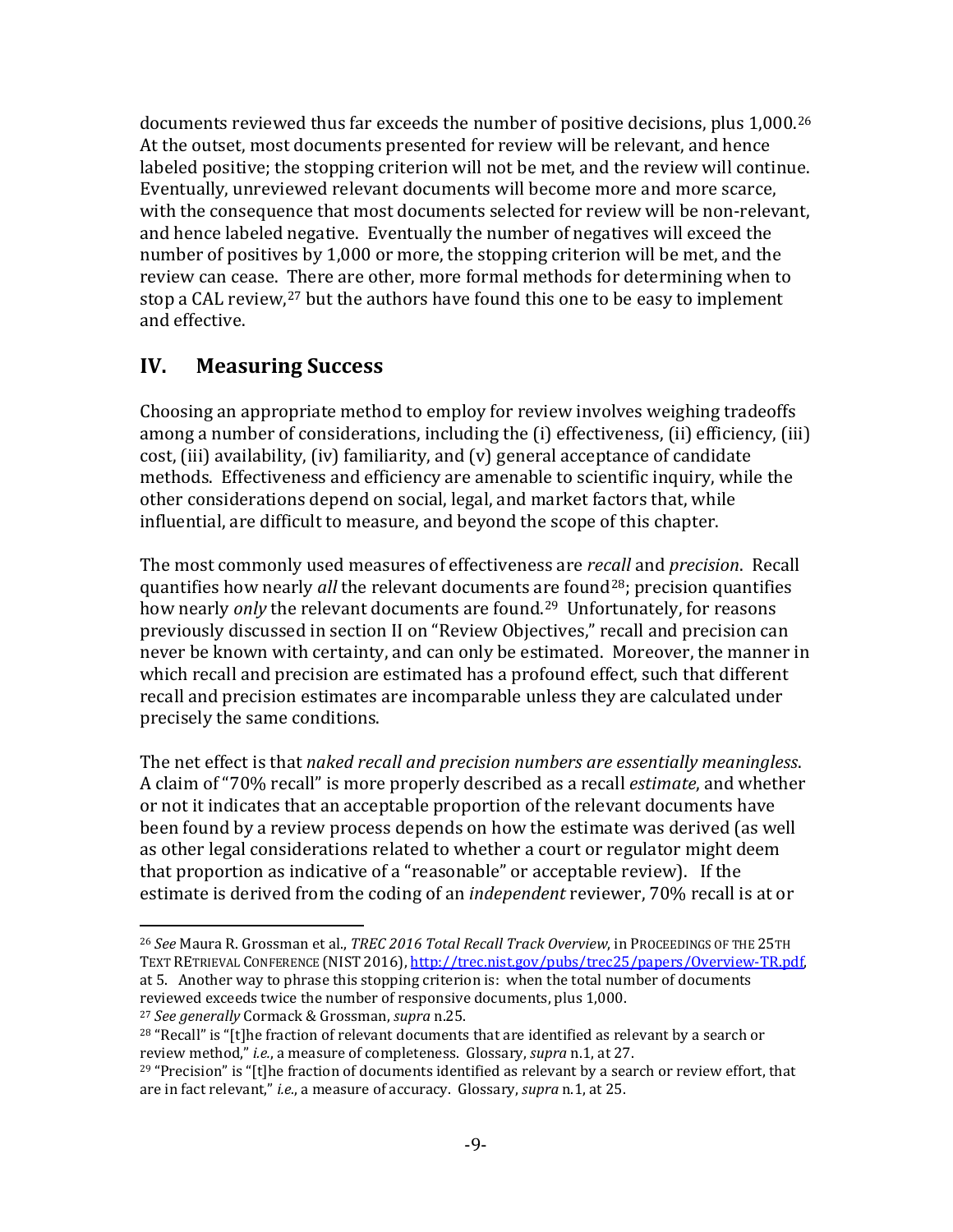near the upper limit of what could be achieved by exhaustive manual review,  $30<sup>30</sup>$  $30<sup>30</sup>$ which, in most contexts, should represent a *de facto* standard of acceptable effectiveness.

If a second review were to achieve a 60% recall estimate according to the same independent reviewer, we might reasonably conclude that the second review found fewer relevant documents than the first, provided that we could exclude the possibility that the difference was a fluke, the product of chance, or the result of some confounding factor. Similarly, we might reasonably conclude that a third review achieving an estimated 80% recall found more relevant documents than the first, subject to the same caveats.

It would *not* be appropriate to conclude that the three manual reviews described above found 70%, 60%, or 80% of the relevant documents, respectively, or, conversely, that they missed 30%, 40%, or 20% of the relevant documents. All that can be said is that they found a certain proportion of the documents *that an independent reviewer would have coded positive*. Almost certainly, some—perhaps even a substantial—fraction of the independent reviewer's positive coding decisions would be wrong (or at least disputable), resulting in an *underestimate* of the proportion of relevant documents found, and an *overestimate* of the number of relevant documents missed.

The bottom line is that recall and precision estimates convey little information as an *absolute indicator* of how nearly all and only the relevant documents have been identified by a particular review effort. When estimated by reference to an independent review, 65% recall and 65% precision are close to the best that can be achieved,[31](#page-9-1) and to demand or promise higher is unrealistic. As Ellen Voorhees noted in her seminal 2000 study, *Variations in Relevance Judgments and the Measurement of Retrieval Effectiveness*, "[t]he [recall and precision estimates] for the two sets of secondary judgments imply [that] a practical upper bound on [estimated] retrieval system performance is 65% precision at 65% recall since that is the level at which humans agree with one another."[32](#page-9-2)

At the same time, challenges in estimating recall provide no license to willfully exclude 35%—or any other specific number—of relevant documents. The objective of review remains unchanged: to identify, as nearly as practicable, all and only the relevant documents. Recall and precision estimates approaching or exceeding 65% may provide evidence of a satisfactory result, if those estimates are derived from an *independent* coding effort, rather than the same review team that performed the original manual review.

<span id="page-9-0"></span> <sup>30</sup> *See* Voorhees, *supra* n.6.

<span id="page-9-1"></span><sup>31</sup> *See id.*

<span id="page-9-2"></span><sup>32</sup> Voorhees, *supra* n.*6,* at 701.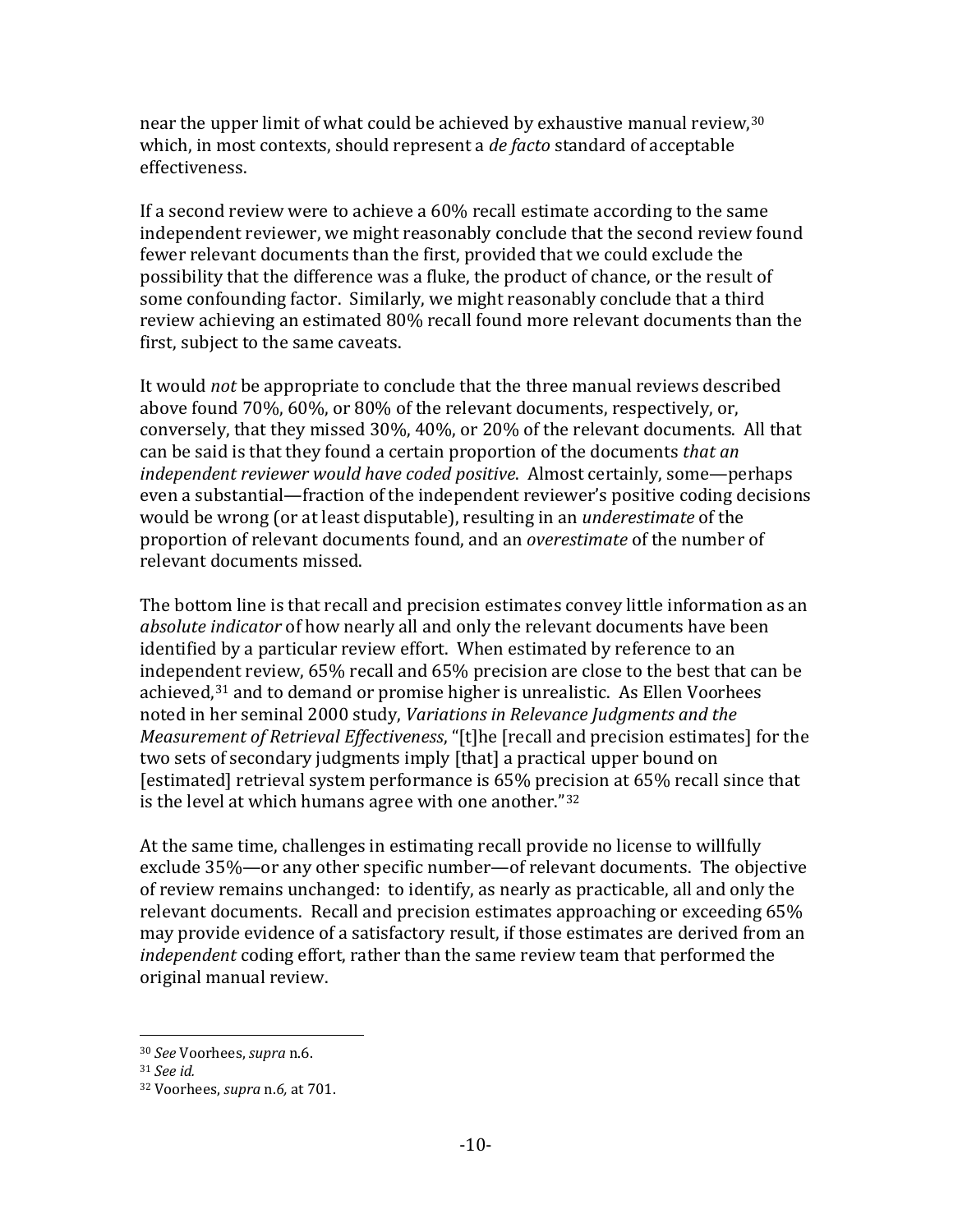In practice, seldom are the resources available to conduct a separate, independent review, over and above the original review, for the purpose of estimating the recall and precision of the original review. At best, a separate (but rarely independent) review is conducted on a *random sample* of the documents in the collection. Over and above the uncertainties in relevance determinations we have previously discussed, sample-based estimates are also subject to random error. This random error is typically quantified by the statistical terms "margin of error,"<sup>[33](#page-10-0)</sup> "confidence interval,"[34](#page-10-1) and "confidence level,["35](#page-10-2) which are the source of much confusion—and many misconceptions and ill-conceived practices—in eDiscovery circles.<sup>[36](#page-10-3)</sup>

A third source of confusion regarding recall and precision concerns the particular phase of the review process that is being measured. Recall and precision estimates are most informative when they measure the *end-to-end* effectiveness of the review process, including culling efforts and other activities that precede the selection of documents for review, as well as the ultimate coding decision of the reviewers, as amended by any quality control processes. All too often, however, recall and precision estimates are calculated only for the document-selection component of the review (*i.e.*, the application of TAR alone), under the tacit assumption that the antecedent culling and subsequent manual review processes are flawless.

For nearly the last decade, the authors have conducted a comprehensive program of experimental research evaluating the end-to-end effectiveness of review methods

<span id="page-10-0"></span><sup>&</sup>lt;sup>33</sup> A "margin of error" is "[t]he maximum amount by which a point estimate might likely deviate from the true value, typically expressed as 'plus or minus' a percentage, with a particular confidence level. For example, one might express a statistical estimate as '30% of the documents in the population are relevant, plus or minus 3%, with 95% confidence.' This means that the point estimate [of the prevalence or richness of the collection] is 30%, the margin of error is 3%, the confidence interval is 27% to 33%, and the confidence level is 95%." Glossary, *supra* n.1, at 22.

<span id="page-10-1"></span><sup>&</sup>lt;sup>34</sup> A "confidence interval . . . [a]s part of a statistical estimate, [is] a range of values estimated to contain the true value, with a particular confidence level." Glossary, *supra* n.1, at 12.

<span id="page-10-2"></span> $35$  The "confidence level . . . [a]s part of a statistical estimate, [is] the chance that a confidence interval derived from a random sample will include the true value. For example, '95% confidence' means that if one were to draw 100 independent random samples of the same size, and compute the confidence interval from each sample, about 95 of the 100 confidence intervals would contain the true value." Glossary, *supra* n.1, at 12.

<span id="page-10-3"></span><sup>36</sup> *See generally* Comments Paper, *supra* n.15. By way of example, the following assertions involving statistics are typical, but, unfortunately, incorrect: "The confidence tests Biomet ran as part of its process suggest a comparatively modest number of documents would be found." *In Re: Biomet M2a magnum Hip Implant Prods. Liab. Litig.*, No. 3:12-MD-2391, Order Regarding Discovery of ESI (N.D. Ind. Apr. 18, 2013), at 5, *available at* [http://www.ctrlinitiative.com/wp-](http://www.ctrlinitiative.com/wp-content/uploads/2014/Predictive%20Coding%20Opinions/Biomet_1_DiscoveryOrder_April18.pdf)

content/uploads/2014/Predictive Coding Opinions/Biomet 1 DiscoveryOrder April18.pdf ; "[O]ne can avoid reviewing 80% or more of the collection and still be 95% confident of finding every relevant document." Andy Kraftsow, *Comment: When is Litigation Like Las Vegas?*, LEGAL INSIDER (Jan. 13, 2013), [https://www.legaltechnology.com/latest-news/comment-when-is-litigation-like-las](https://www.legaltechnology.com/latest-news/comment-when-is-litigation-like-las-vegas/)[vegas/;](https://www.legaltechnology.com/latest-news/comment-when-is-litigation-like-las-vegas/) "[T]he overturn rate for non-responsive documents was only 2 percent. . . . At this point, we felt confident we had identified all potentially responsive documents." *How CDS Saved Hundreds of Attorney Hours with Assisted Review*, Relativity ‒ Customer Wins (kCura LLC 2012), [https://www.kcura.com/relativity/ediscovery-resources/customer-wins/cds-assisted-review/.](https://www.kcura.com/relativity/ediscovery-resources/customer-wins/cds-assisted-review/)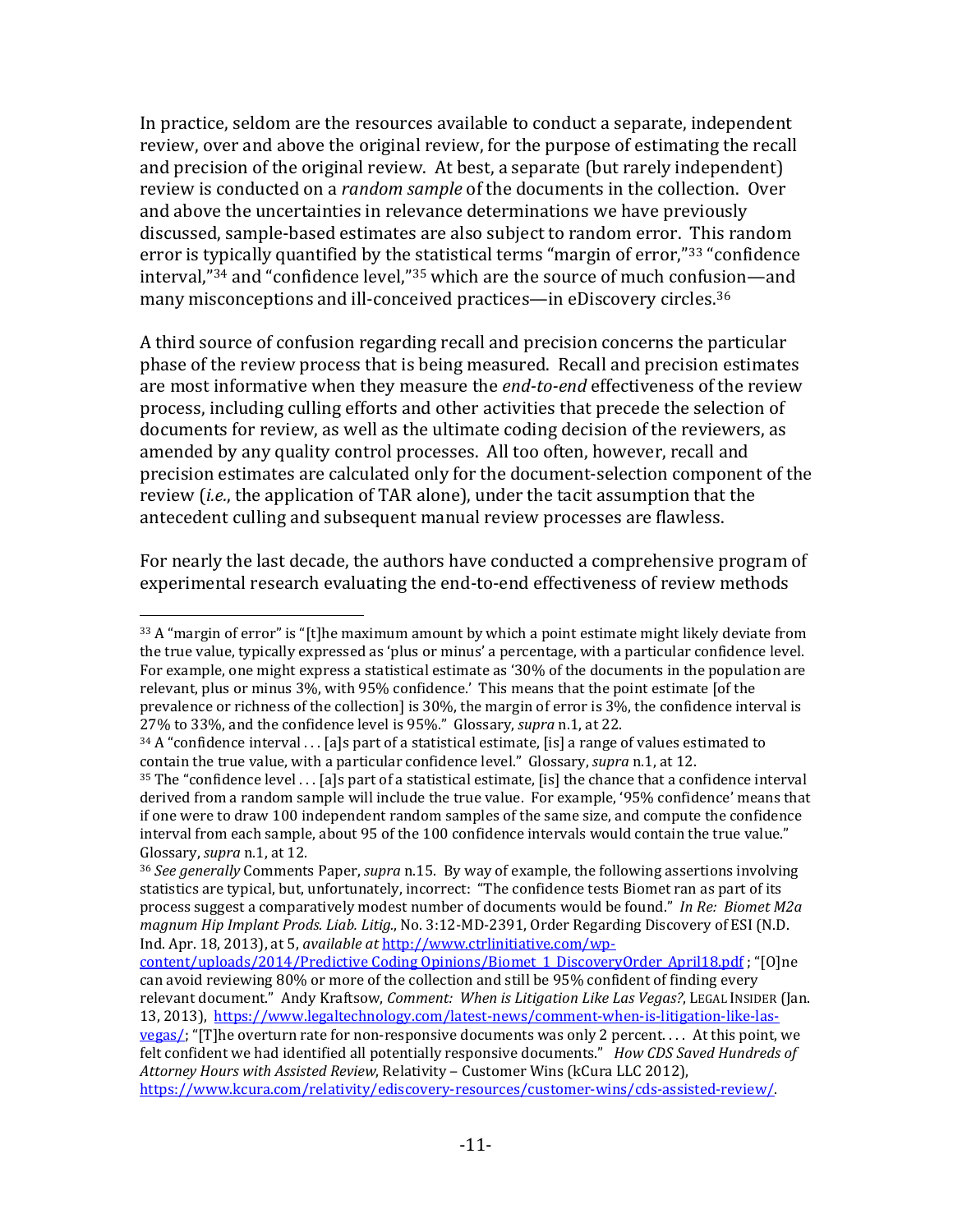using CAL and other TAR technologies, as well as manual review. Our experimental results have led to enhancements to the CAL process that we have employed in practice on hundreds of reviews since 1999; at the same time, our practical experience, as well as concerns that have been raised in the eDiscovery community, have guided our choice of questions to address in our empirical research.

# **V. Research Results**

### *A. Assessor Disagreement*

The issue of relevance assessment has challenged researchers since computers were first used for information retrieval. Because "those who cannot remember the past are condemned to repeat it,"[37](#page-11-0) we defer to IR pioneer Tefko Saracevic to summarize the first 50 years of research in IR:

In the mid 1950s there was an attempt to test the performance of two competing IR systems developed by separate groups . . . each group searched 98 requests using the same 15,000 documents, indexed separately, in order to evaluate performance based on relevance of retrieved documents. *However, each group judged relevance separately.* Then, not the systems' performance, but their relevance judgments became contentious. The first group found that 2,200 documents were relevant to the 98 requests, while the second found that 1,998 were relevant. There was not much overlap between groups. The first group judged 1,640 documents relevant that the second did not, and the second group judged 980 relevant that the first did not. You see where this is going. Then they had reconciliation, considered each other's relevant documents, and again compared judgments. Each group accepted some more as relevant, but at the end, they still disagreed; their rate of agreement, even after peace talks, was 30.9%. That did it. The first ever IR evaluation did not continue. It collapsed. *Because of relevance assessments.* Moreover, it seems that the rate of human agreement on relevance assessment hovers indeed around that figure... $38$ 

<span id="page-11-0"></span> <sup>37</sup> This famous statement, which has many variants and paraphrases, has been attributed to George Santayana. [https://en.wikiquote.org/wiki/George\\_Santayana.](https://en.wikiquote.org/wiki/George_Santayana)

<span id="page-11-1"></span><sup>38</sup> Tefko Saracevic, *Why is Relevance Still the Basic Notion in Information Science? (Despite Great Advances in Information Technology)*, in REINVENTING INFO. SCI. IN THE NETWORKED SOC., PROCEEDINGS OF THE 14TH INT'L SYMPOSIUM ON INFO. SCI. 26 (May 2015),

<https://zenodo.org/record/17964/files/keynote2.pdf> (emphasis in original).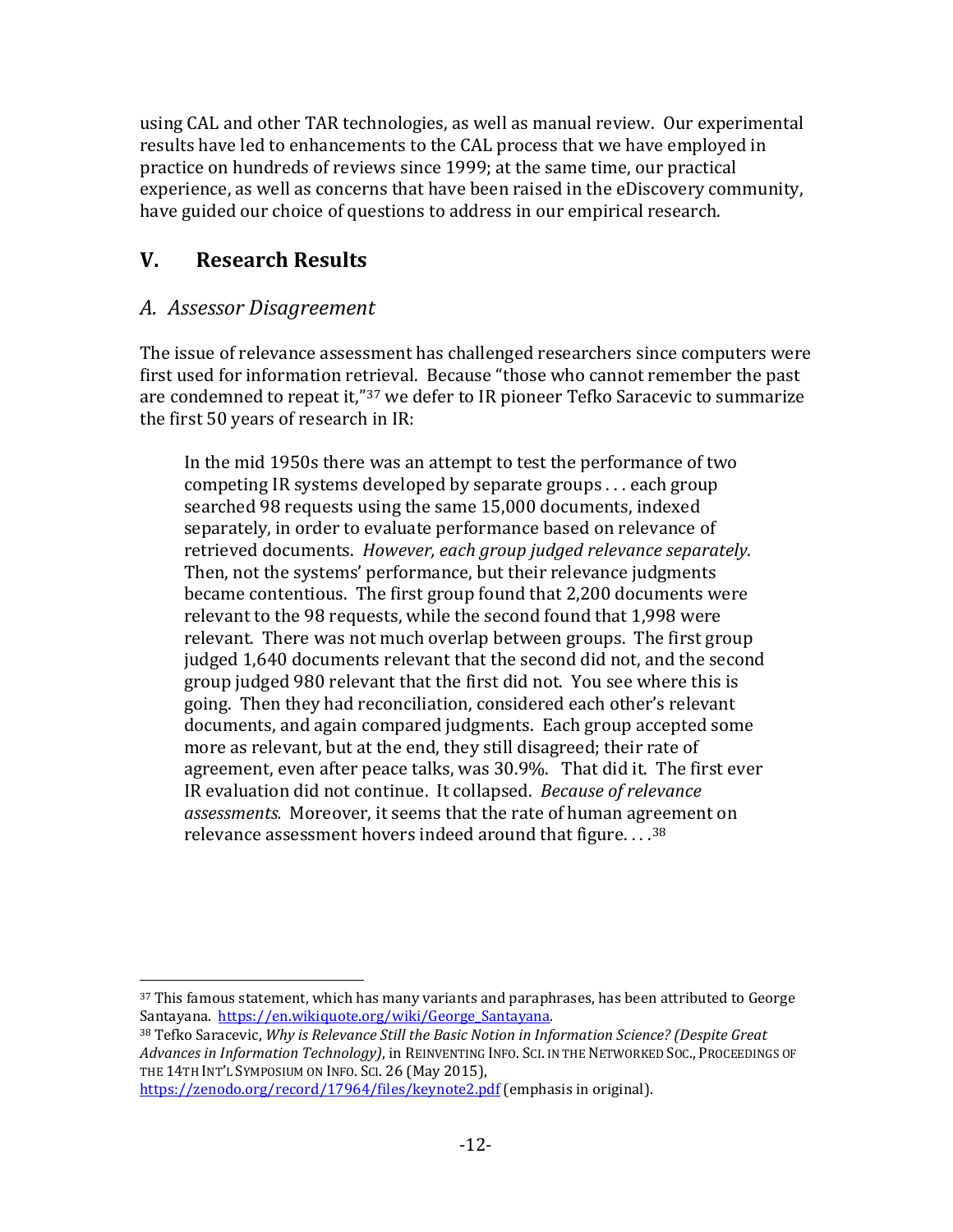"Peace talks" involving the coding of disputed docume[nt](#page-12-0)s were similarly contentious and unproductive in *Da Silva Moore* v. *Publicis Groupe*, <sup>39</sup> the 2012 federal case of first impression approving the use of TAR, and in other cases since then.<sup>[40](#page-12-1)</sup>

# *B. The Roitblat, Kershaw and Oot "EDI Study"*

A 2010 study by [He](#page-12-2)rbert Roitblat, Patrick Oot, and Anne Kershaw—cited in *Da Silva Moore* v. *Publicis*<sup>41</sup> as one of the authorities showing the superiority of TAR over manual review—observed similarly low rates of agreement between a pair of qualified human reviewers recruited for the study, and an even lower rate of agreement between those reviewers and the earlier exhaustive manual review conducted by a team of 225 attorneys to meet the requirements of a U.S. Department of Justice "second request" involving the acquisition of MCI by Verizon.[42](#page-12-3)

Fortunately, research suggests that it is not necessary for the parties to agree on the relevance of every document in order to determine the relative effectiveness of two different IR approaches. [43](#page-12-4) In general, if review #1 achieves a higher effectiveness score than review #2 in the eyes of competent, independent review #3, we can infer that method #1 is likely more effective than method #2, even is #3 is imperfect.

Roitblat et al. used the prior production as "review #3" to evaluate the relative effectiveness of the reviews conducted by their two experts ("review A" and "review B"). According to review #3, reviews A and B achieved 49% and 54% recall, and 20% and 18% precision, respectively—an insubstantial and statistically insignificant difference.[44](#page-12-5)

Again according to review #3, Roitblat et al. further evaluated the effectiveness of reviews C and D, which were conducted using undisclosed commercial TAR methods. These methods achieved 46% recall and 53% recall, respectively—an insubstantial and statistically insignificant difference from human reviews A and B. On the other hand, reviews C and D achieved substantially and significantly higher precision: 27% and 29%, respectively.[45](#page-12-6)

<span id="page-12-0"></span> <sup>39</sup> *See*, *e.g.*, *Da Silva Moore* v. *Publicis Groupe SA*, No. 11 Civ. 1279 (ALC) (AJP), Tr. (S.D.N.Y. May 7, 2012).

<span id="page-12-1"></span><sup>40</sup> *See*, *e.g.*, Joint letter to Hon. Andrew J. Peck, ECF Doc. No. 398, filed in *Rio Tinto PLC* v. *Vale SA*, No. 14-cv-3042 (RMB) (AJP) (S.D.N.Y. Nov. 12, 2015), at 24-25, *available at* [http://ctrlinitiative.com/wp](http://ctrlinitiative.com/wp-content/uploads/2016/01/Rio-Tinto-Status-Update-Incl.-Predictive-Coding-ECF-398-11-12-2015-1.pdf)[content/uploads/2016/01/Rio-Tinto-Status-Update-Incl.-Predictive-Coding-ECF-398-11-12-2015-](http://ctrlinitiative.com/wp-content/uploads/2016/01/Rio-Tinto-Status-Update-Incl.-Predictive-Coding-ECF-398-11-12-2015-1.pdf) [1.pdf](http://ctrlinitiative.com/wp-content/uploads/2016/01/Rio-Tinto-Status-Update-Incl.-Predictive-Coding-ECF-398-11-12-2015-1.pdf) (advising the Court that "[a]fter a series of meet and confers to discuss coding challenges, the

parties were still unable to resolve coding disputes for a handful of documents and agreed to submit a handful of disputed documents to Special Master Grossman for resolution.").

<span id="page-12-2"></span><sup>41</sup> *Da Silva Moore* v. *Publicis Groupe*, 287 F.R.D. 182, 190 (S.D.N.Y. 2012).

<span id="page-12-3"></span><sup>42</sup> Roitblat et al., *supra* n.6.

<span id="page-12-4"></span><sup>43</sup> *See*, *e.g.*, Voorhees and Bailey, *supra* n. 6.

<span id="page-12-5"></span><sup>44</sup> Roitblat et al., *supra* n.6.

<span id="page-12-6"></span><sup>45</sup> *Id.*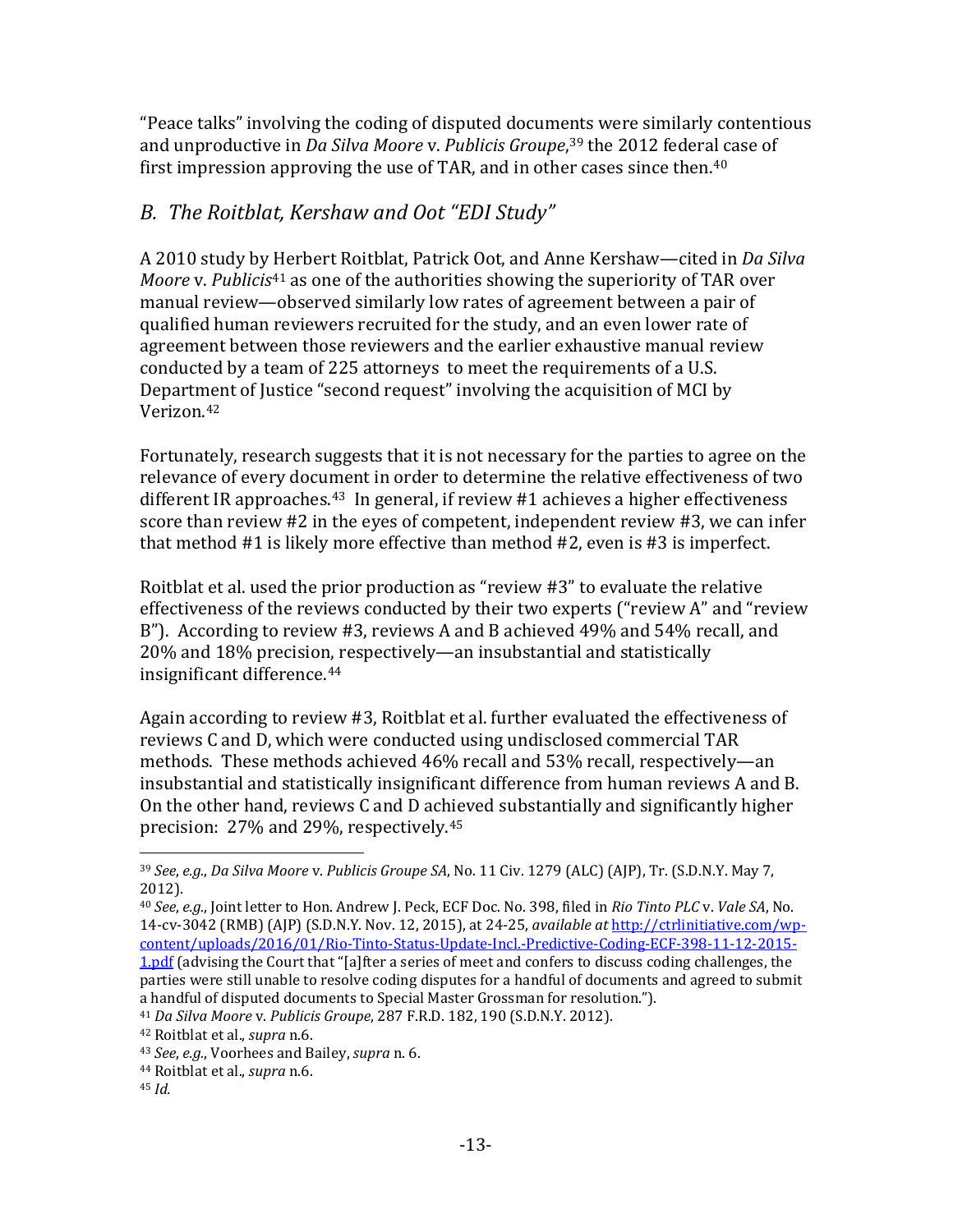As we previously noted, these recall numbers should not be interpreted to mean that the manual or TAR reviews missed half of the relevant documents, that only one-fifth of the documents identified by the manual reviews were relevant, or that only three-tenths of the documents identified by the TAR reviews were relevant. We can, however, say that the manual and TAR reviews identified about the same number of relevant documents, and that the TAR reviews identified substantially fewer non-relevant documents.

## *C. TREC: The Text REtrieval Conference Legal Track Interactive Task*

The Text REtrieval Conference ("TREC"), co-sponsored by the National Institute of Standards and Technology ("NIST") and the U.S. Department of Defense, is an annual workshop and conference that has, since its inception in 1992, been one of the premier venues for IR research. Its stated purpose is:

[T]o support research within the information retrieval community by providing the infrastructure necessary for large-scale evaluation of text retrieval methodologies. In particular, the TREC workshop series has the following goals:

- to encourage research in information retrieval based on large test collections;
- to increase communication among industry, academia, and government by creating an open forum for the exchange of research ideas;
- to speed the transfer of technology from research labs into commercial products by demonstrating substantial improvements in retrieval methodologies on real-world problems; and
- to increase the availability of appropriate evaluation techniques for use by industry and academia, including development of new evaluation techniques more applicable to current systems.[46](#page-13-0)

From 2006 through 2011, the TREC Legal Track addressed the application of advanced search technology to several aspects of eDiscovery. In particular, the TREC Legal Track Interactive Task, which ran from 2008 through 2010, evaluated the end-to-end effectiveness of various review strategies carried out by participating teams.

In each year, the Interactive Task required participants to identify, as nearly as they could, from a large publicly available document collection, all and only the documents responsive to one or more mock RFPs. In 2008, the collection consisted

<span id="page-13-0"></span> <sup>46</sup> National Institute of Standards and Technology, *Text Retrieval Conference (TREC) Overview*, [http://trec.nist.gov/overview.html.](http://trec.nist.gov/overview.html)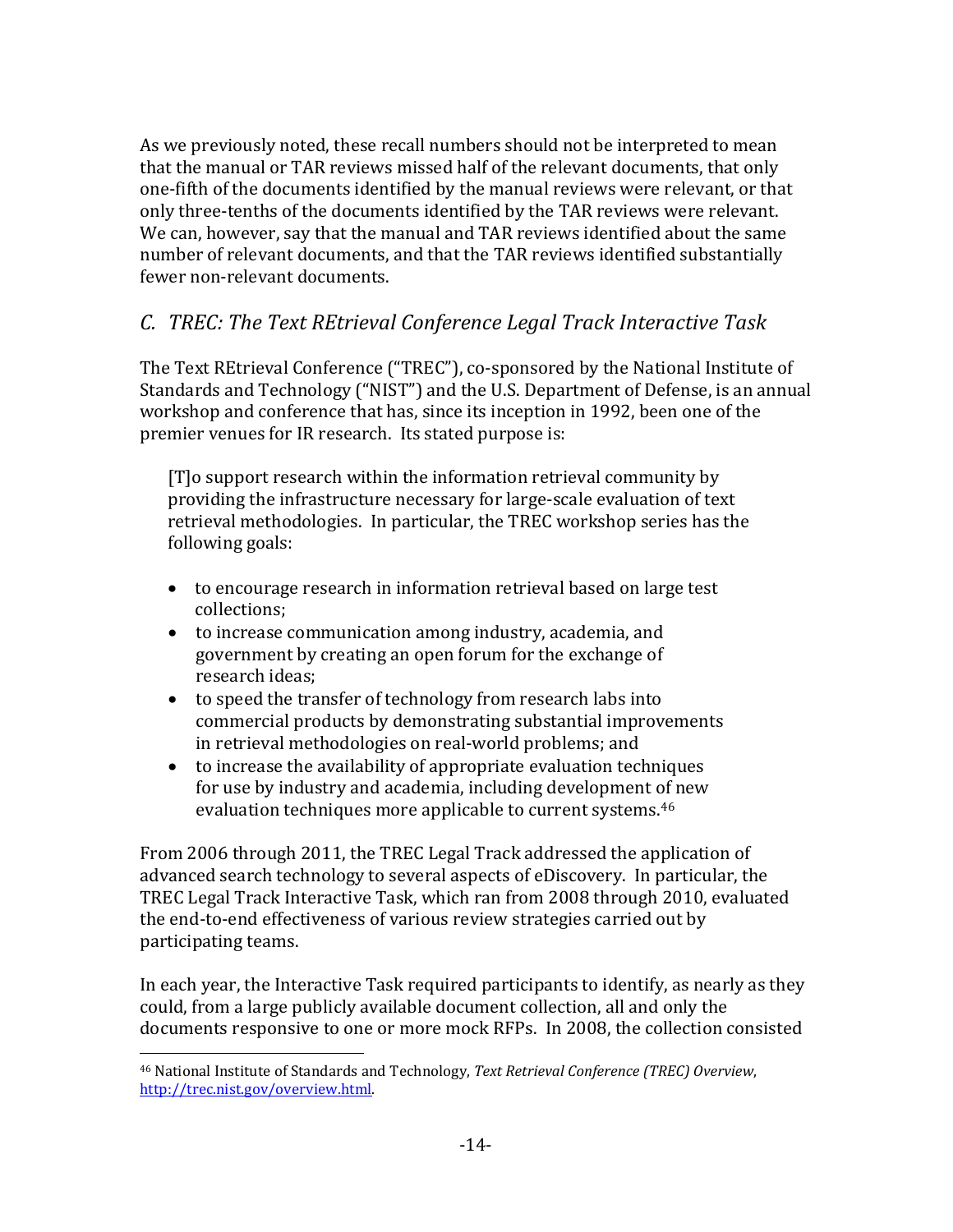of seven million documents previously collected in connection with the tobacco litigation that culminated in the Master Settlement Agreement among 49 state and territorial jurisdictions and four tobacco manufacturers.[47](#page-14-0) In 2009 and 2010, respectively, the collection consisted of 847,791 and 685,592 email messages and attachments collected from Enron Corporation by the Federal Energy Regulatory Commission in the course of its investigation of Enron's failure.[48](#page-14-1)

Interactive Task participants were provided with a mock complaint, and one or more requests for production concerning subject matters to be found in the document collection, both of which were composed by Track coordinators and other volunteers. For each RFP (referred to as a "topic" in TREC parlance), a volunteer "Topic Authority" ("TA") was assigned. The TA was a senior lawyer who provided consultation to the participants during the course of their review and acted as the final arbiter of relevance during the subsequent evaluation process.

Relevance assessment for the purposes of evaluation was accomplished using a novel, three-phase approach. In the "first-pass review," volunteer reviewers supplied either by law school *pro bono* programs or eDiscovery contract-review service providers—coded a statistical sample of documents as relevant or nonrelevant. These coding decisions were released to TREC participants who were invited to "appeal" those decisions with which they disagreed. The Topic Authority reviewed all documents whose coding was appealed, and rendered a final relevance determination for each.

For the purpose of calculating the recall and precision of the participants' efforts, where relevance determinations were not appealed, the first-pass reviewer's coding was taken to be correct; where relevance determinations were appealed, the TA's final coding determination was taken to be correct.

The 2008 Legal Track reported—and introduced to the eDiscovery lexicon—a summary measure known as  $F_1$ <sup>[49](#page-14-2)</sup>  $F_1$  combines recall and precision into a single summary measure, with the lesser of the two given more weighting. Thus, in order to achieve high *F1*, it is necessary to achieve both high recall (approaching the ideal

[http://trec.nist.gov/pubs/trec17/papers/LEGAL.OVERVIEW08.pdf.](http://trec.nist.gov/pubs/trec17/papers/LEGAL.OVERVIEW08.pdf)

<span id="page-14-0"></span> <sup>47</sup> Douglas W. Oard et al., *Overview of the TREC 2008 Legal Track*, in PROCEEDINGS OF THE 17TH TEXT RETRIEVAL CONFERENCE (NIST 2008), at 3,

<span id="page-14-1"></span><sup>48</sup> Bruce Hedin et al., *Overview of the TREC 2009 Legal Track*, in PROCEEDINGS OF THE 18TH TEXT RETRIEVAL CONFERENCE (NIST 2009), at 4-5,

<span id="page-14-2"></span>[http://trec.nist.gov/pubs/trec18/papers/LEGAL09.OVERVIEW.pdf,](http://trec.nist.gov/pubs/trec18/papers/LEGAL09.OVERVIEW.pdf) and Gordon V. Cormack, *Overview of the TREC 2010 Legal Track*, in PROCEEDINGS OF THE 19TH TEXT RETRIEVAL CONFERENCE (NIST<br>2010), at 2-3, http://trec.nist.gov/pubs/trec19/papers/LEGAL10.OVERVIEW.pdf, respectively. <sup>49</sup> Oard et al., *supra* n.47, at 7-8. *"F<sub>1</sub>"* is defined as "[t]he harmonic mean of recall and precision, often used in information retrieval studies as a measure of the effectiveness of a search or review effort, which accounts for the tradeoff between recall and precision. In order to achieve a high  $F_1$  score, a search or review effort must achieve *both* high recall and high precision." Glossary, *supra* n.1, at 16 (emphasis in original).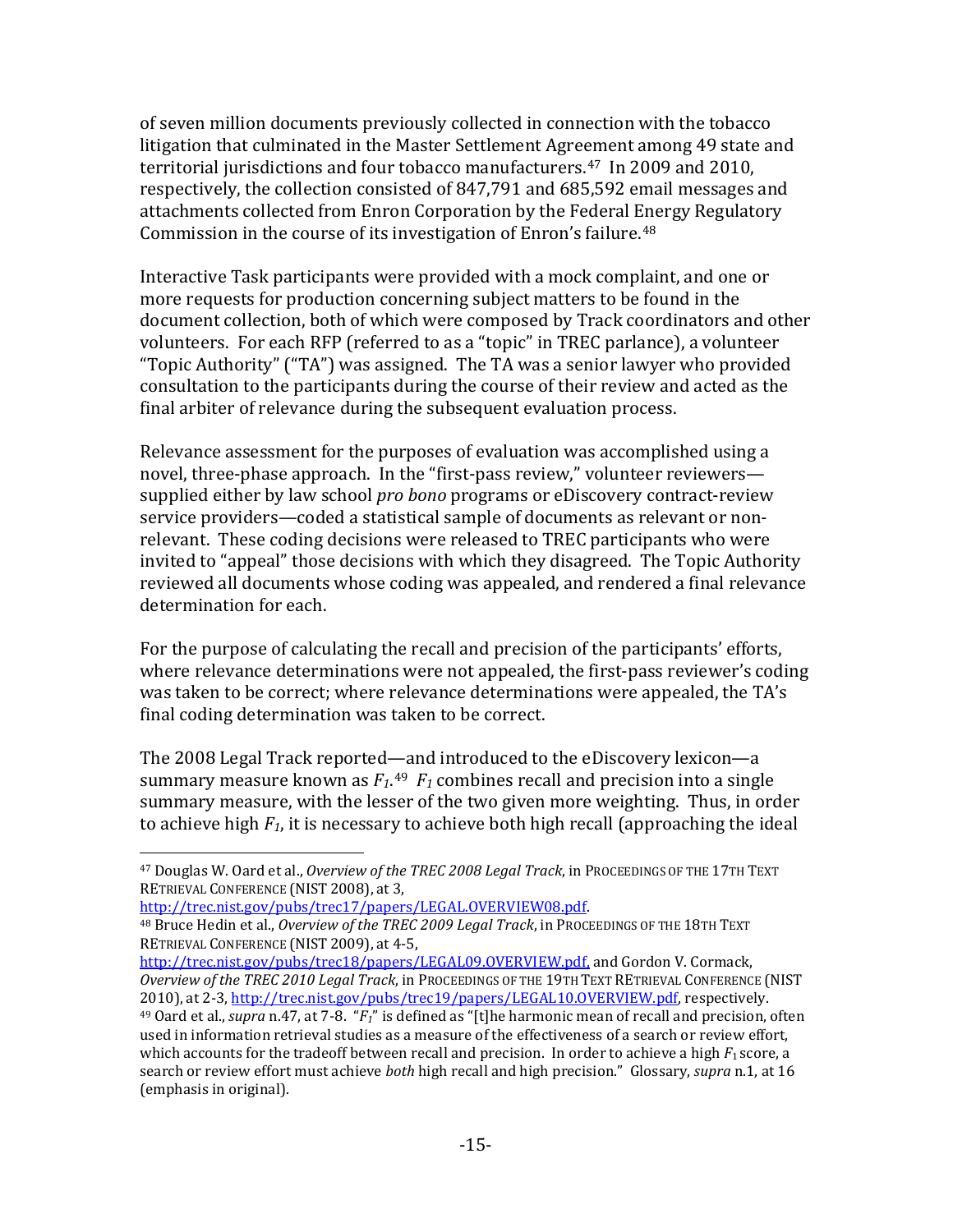of all relevant documents) *and* high precision (approaching the ideal of only relevant documents).

Four teams—two from universities and two from eDiscovery service providers participated in the 2008 Interactive Task. The team from one of the service providers (H5) achieved remarkably high recall, precision, and *F1* scores of 62%, 81%, and 71%, respectively, using a rule-based TAR approach.<sup>50</sup> By comparison, no other team achieved scores recall, precision, and  $F_1$  scores higher than 16%, 80%, and 39%, respectively.[51](#page-15-1)

In 2009, the H5 team achieved similarly high scores for the review they conducted (topic 204; 80% *F1*), as did a team from the University of Waterloo (led by the second author) for each of four reviews that the team conducted (topics 201, 202, 203, and 207; 84%, 76%, 77%, and 83% *F1*).[52](#page-15-2) A second industry team (Cleary/Backstop) achieved 80% *F1* on one of the three reviews they conducted (topic 207); a third industry team (Equivio) achieved 61% and 58% *F1* on the two reviews it conducted (topics 205 and 207); and a fourth industry team (Clearwell) achieved 62% *F1* on one of the two reviews it conducted (topic 202).[53](#page-15-3) The remaining 15 of 24 reviews—from eight of the eleven participating teams achieved  $F_1$  scores between 2% and 43%.<sup>[54](#page-15-4)</sup>

## *D. The 2011 JOLT Study*

While the results from the TREC 2008 and 2009 Legal Track Interactive Tasks were remarkable, they left unanswered the question of how the well-performing TAR processes employed by industry participants and the University of Waterloo would compare to exhaustive manual review. While the results reported at TREC were numerically greater than those reported by Roitblat et al. for human revie[w,](#page-15-6)<sup>[55](#page-15-5)</sup> and greater than Voorhees' observed "upper bound on retrieval performance,"56 they were incomparable, as they came from different review tasks and reflected different methods of assessing relevance.

The Interactive Task was designed to compare the effectiveness of the review strategies implemented by participating teams, none of which employed exhaustive manual review. For the purposes of evaluation, a manual review—the first-pass assessment—had been conducted, albeit only for a statistical sample of the documents in the collection. Disagreements between the first-pass assessment and

<span id="page-15-0"></span> <sup>50</sup> Oard et al., *supra* n. 47, Table 15 at 30.

<span id="page-15-1"></span><sup>51</sup> *Id.*

<span id="page-15-2"></span><sup>52</sup> Hedin et al., *supra* n.48, Table 6 at 15.

<span id="page-15-3"></span><sup>53</sup> *Id.*

<span id="page-15-4"></span><sup>54</sup> *Id.*

<span id="page-15-5"></span><sup>55</sup> *See* Roitblat et al., *supra* n.6.

<span id="page-15-6"></span><sup>56</sup> Voorhees, *supra* n.6, at 701.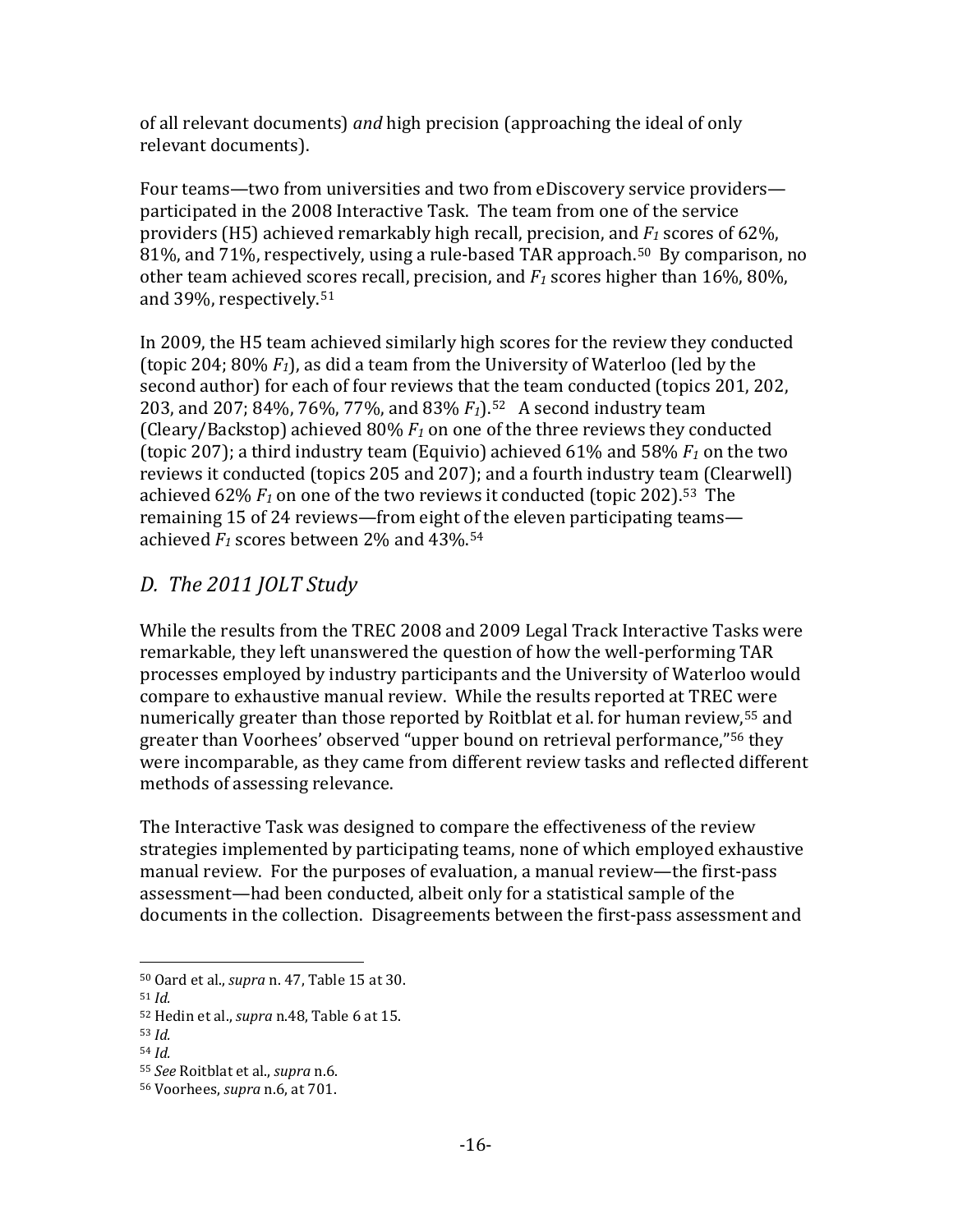participating teams were anticipated in the experimental design; such disagreements were adjudicated by the Topic Authority.

The purpose of this adjudication was to achieve the most accurate possible relevance determination for use in evaluating and comparing the effectiveness of the participants' reviews, all of which employed some form of TAR. In their 2011 JOLT Study, the authors employed the adjudicated relevance determinations for a different purpose not anticipated at the time: to evaluate and compare the effectiveness of the manual first-pass review with the results achieved by the most consistently effective TAR reviews.

The results indicated that the manual reviews achieved, on average, 59% recall, 32% precision, and 36% *F1*, while the TAR reviews achieved, on average, 77% recall, 85% precision and 80% *F1*.[57](#page-16-0) While each measure is higher for TAR than for manual review, the difference in recall was not statistically significant, while the differences in precision and recall were.[58](#page-16-1)

These results were consistent with those reported by Roitblat et al.: In terms of recall, there was little to choose between the TAR and manual review results; in terms of precision (and, consequently,  $F_1$ ), the TAR results were vastly superior. At the same time, the TAR reviews involved human review of only 2% of the collection—or fifty times less effort than an exhaustive manual review would entail—a very substantial difference.[59](#page-16-2)

It is important to note that the studies by Roitblat et al. and by the authors compared specific TAR methods to reasonably well-conducted manual reviews under laboratory conditions. The results suggest that methods similar to those tested can, in practice, achieve superior results to manual review. The results cannot, however, be interpreted to suggest that methods dissimilar to those tested—whether labeled as "TAR" or otherwise—improve on manual review.

## *E. Comparing TAR Methods*

The 2011 JOLT Study has been cited, either directly or by reference, in cases of first impression approving the use of TAR in the United States, Ireland, the United Kingdom, and Australia.<sup>60</sup> An apt characterization of the evidence is offered by Master Matthews in the High Court of Justice Chancery Division (U.K.):

<span id="page-16-0"></span> <sup>57</sup> 2011 JOLT Study, *supra* n.4, Table 7 at 37.

<span id="page-16-1"></span><sup>58</sup> *Id.*

<span id="page-16-2"></span><sup>59</sup> *Id.* at 43.

<span id="page-16-3"></span><sup>60</sup> *See*, *e.g.*, *McConnell Dowell Constructors (Austl.) Pty Ltd* v. *Santam Ltd & Ors (No 1)*, [2016] VSC 734 (Austl.); *Pyrrho Inv. Ltd.* v. *MWB Prop. Ltd.*, [2016] EWHC (Ch) 256 (Eng.); *Irish Bank Resol. Corp.* v. *Quinn*, [2015] IEHC 175 (H. Ct.) (Ir.); *Rio Tinto PLC* v. *Vale S.A.*, 306 F.R.D. 125 (S.D.N.Y. 2015); *Progressive Casualty Ins. Co.* v. *Delaney*, Case No. 2:11-cv-00678, 2014 WL 3563467 (D. Nev. July 18, 2014); *Fed. Hous. Fin. Agency* v. *HSBC North Am. Holdings Inc.*, No. 1:11-cv-06188-DLC, 2014 WL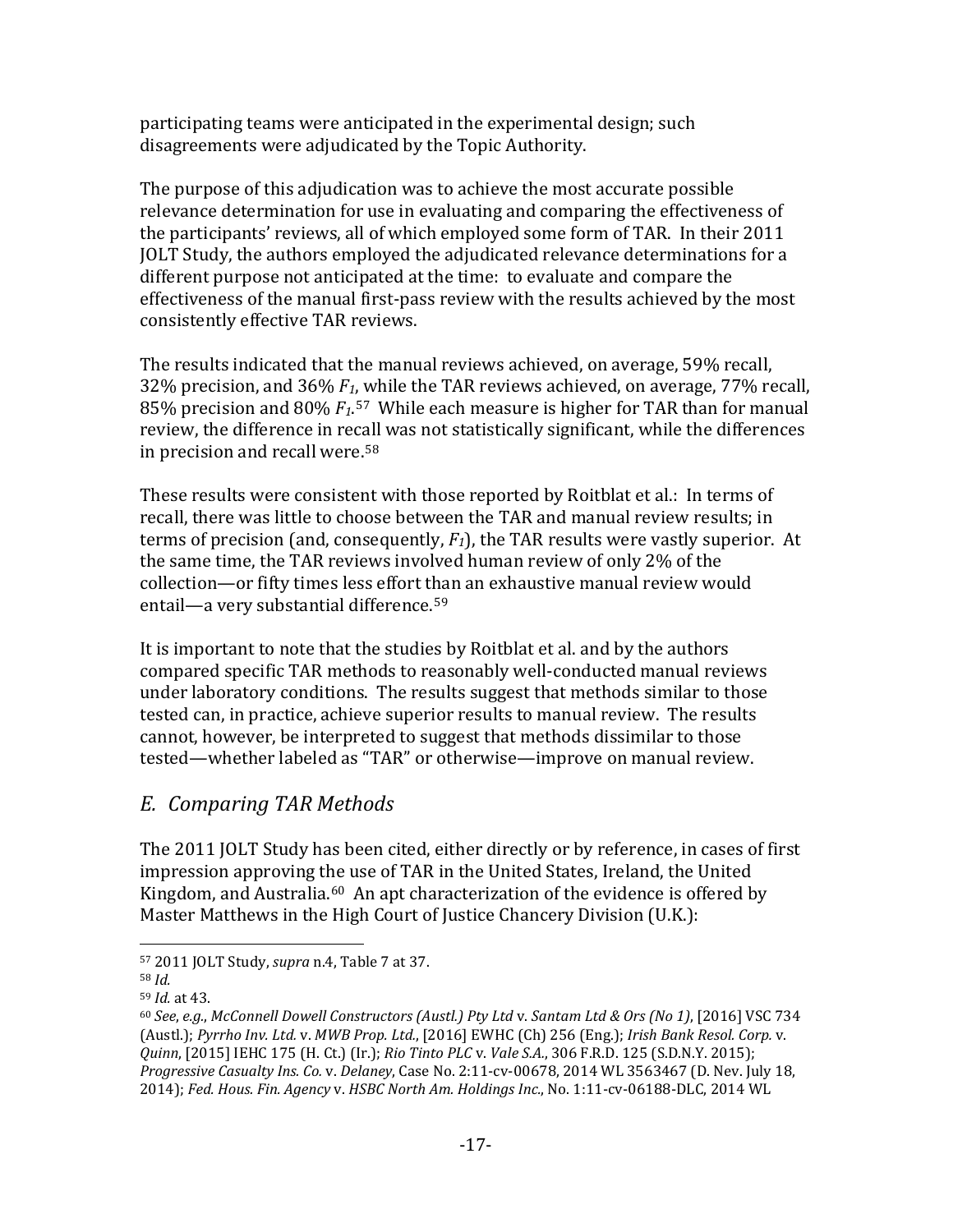There is no evidence to show that the use of [TAR] software leads to less accurate disclosure being given than, say, manual review alone or keyword searches and manual review combined, and indeed there is some evidence (referred to in the US and Irish cases to which I referred above) to the contrary.<sup>[61](#page-17-0)</sup>

More sweeping generalizations of the Roitblat et al. and 2011 JOLT Study results have been advanced, both to promote so-called TAR methods that bear little resemblance to those tested, and as straw men to impugn the studies and all TAR.<sup>[62](#page-17-1)</sup> At the same time, a number of burdensome practices associated with untested TAR methods, as well as the statistical apparatus of la[bor](#page-17-2)atory IR evaluation, have erroneously been associated with TAR in general. 63

In order to investigate the relative effectiveness of different TAR methods, in 2014, the authors introduced a taxonomy of supervised machine-learning methods for TAR representative of the three basic approaches to TAR taken by eDiscovery service providers in the market: (i) Simple Passive Learning ("SPL"), (ii) Simple Active Learning ("SAL"), and Continuous Active Learning ("CAL").<sup>64</sup>

Our taxonomy excluded rule-based TAR methods that relied on opaque or illspecified techniques that were difficult to characterize, as well as methods that the authors did not consider to be TAR, which are marketed under names such as "concept search," "clustering," "concept clustering," "find similar," "visualization," "deduplication," "near-deduplication," and "email threading." We have since

[https://web.archive.org/web/20111001071436/http://orcatec.com/index.php/resources/faq](https://web.archive.org/web/20111001071436/http:/orcatec.com/index.php/resources/faq) (stating "Can OrcaTec provide any scientific evidence concerning such processes as predictive coding? Grossman & Cormack in the Richmond Journal of Law & Technology" (with link), when the OrcaTec tool bore no resemblance to the TAR methods studied by Grossman and Cormack) *with* Bill Speros, *Despite Early Success, Technology Assisted Review's Acceptance Is Limited by Lack of Definition*," News & Press: ACEDS News (Aug. 31, 2016)[, http://www.aceds.org/news/3059301](http://www.aceds.org/news/3059301) (stating that the court in *Da Silva Moore* "misperceive[ed] the [2011 JOLT] article upon which the court relied as being proof-of-capability rather than as proof of concept" and concluding that "until TAR consolidates definitions about what it is, its capabilities and its limitations, and specifies any underlying science and all necessary protocols, TAR will face meaningful criticism about its reliability. And it should.")

i<br>I 584300 (S.D.N.Y. Feb. 14, 2014); *Nat'l Day Laborer Org. Network* v. *U.S. Immigr. & Customs Enf't Agency*, 877 F. Supp. 2d 87 (S.D.N.Y. 2012); *Da Silva Moore* v. *Publicis Groupe*, 287 F.R.D. 182 (S.D.N.Y. 2012).

<span id="page-17-0"></span><sup>61</sup> *Pyrrho Inv. Ltd.* v. *MWB Prop. Ltd.*, [2016] EWHC (Ch) 256 (Eng.), at 14.

<span id="page-17-1"></span><sup>62</sup> *Compare*, *e.g.*, *Visualize a New Concept in Document Decisioning*, OrcaTec – FAQ (Internet Archive Oct. 1, 2011),

<span id="page-17-2"></span><sup>63</sup> *See generally*, *e.g.*, Karl Schieneman & Thomas C. Gricks III, *The Implications of Rule 26(g) on the Use of Technology-Assisted Review*, 7 FED. CTS. L. REV. 239 (2013)[, http://www.fclr.org/fclr/](http://www.fclr.org/fclr/articles/html/2010/Gricks.pdf)

[articles/html/2010/Gricks.pdf.](http://www.fclr.org/fclr/articles/html/2010/Gricks.pdf) *Cf*. Comments Paper, *supra* n.15 (responding to Schieneman & Gricks' article).

<span id="page-17-3"></span><sup>64</sup> SIGIR 2014 Paper, *supra* n.15; *see also* Comments Paper, *supra* n.15.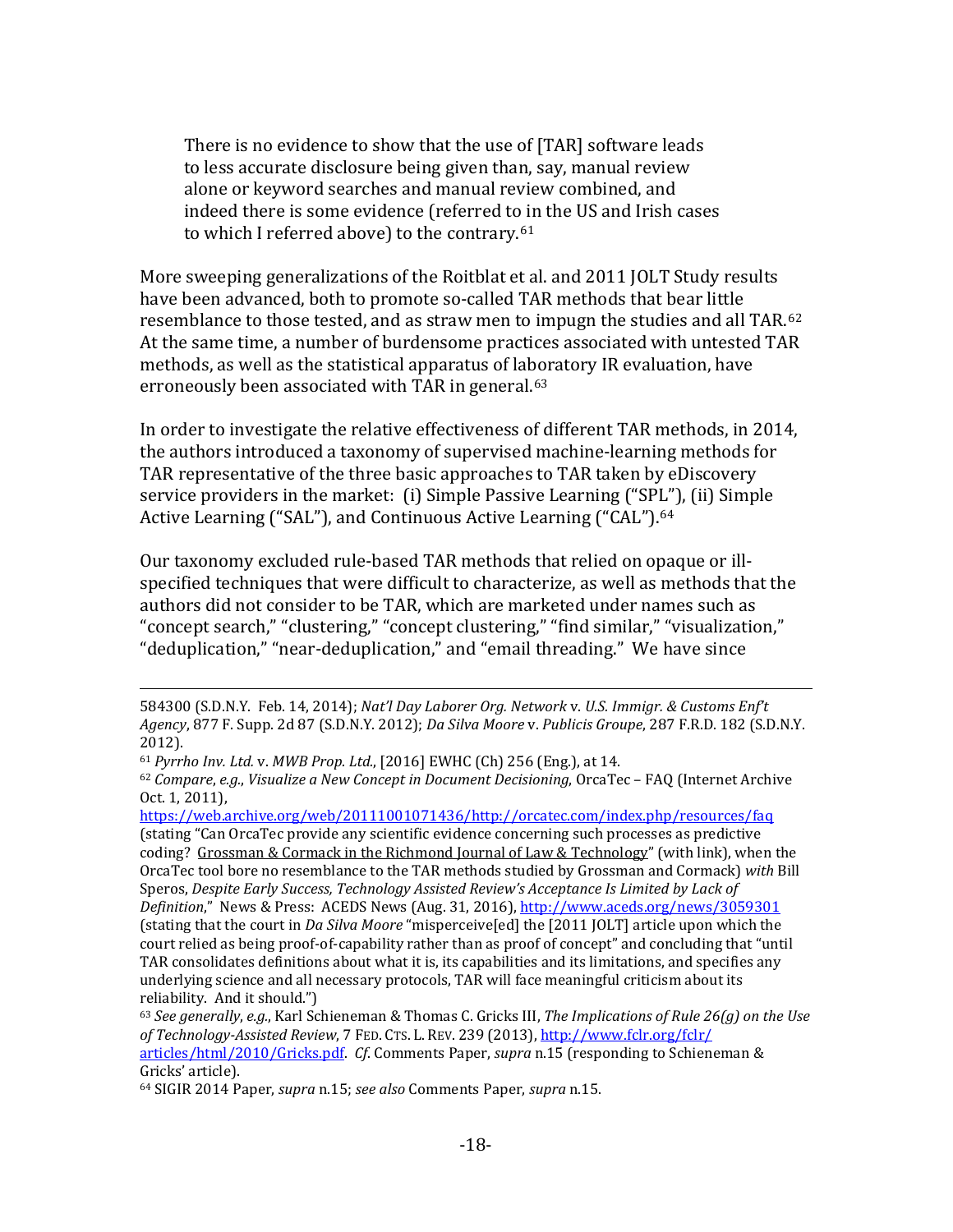published a broader taxonomy of TAR tools, as well as non-TAR tools, which we characterize as tools for search and analysis.[65](#page-18-0)

To measure the relative effectiveness of supervised machine-learning methods for TAR, we created an open-source "TAR Evaluation Toolkit"<sup>[66](#page-18-1)</sup> that simulates SPL, SAL, and CAL in a laboratory environment. Using data collected from TREC 2009, as well as four legal matters in which the authors had been involved, we found that, for a given level of review effort, CAL achieved the highest recall (and, as a consequence, the highest precision and *F1*) of the three methods.[67](#page-18-2) We found that, *given the correct parameter settings*, SAL could achieve recall comparable to CAL, but only for one particular level of effort.[68](#page-18-3) We foun[d th](#page-18-4)at SPL yielded results substantially inferior to those achieved by CAL or SAL.<sup>69</sup> This peer-reviewed study was presented at *The 37th Internatio[na](#page-18-5)l ACM SIGIR Conference on Research and Development in Information Retrieval*. 70

## *F. Autonomy and Reliability of CAL*

A commonly expressed view in the legal community has been that TAR requires exceptional skill on the part of an operator; for example, to select the appropriate training documents and operating parameters for the learning method.[71](#page-18-6) In *Autonomy and Reliability of Continuous Active Learning for Technology-Assisted Review[72](#page-18-7)* the authors evaluated "AutoTAR," an enhancement of CAL that has no parameters to set, and requires at the outset only a single relevant document, or in the alternative, a fragment of text containing relevant content. Given this initial input, AutoTAR presents documents in sequence for review, and the coding is returned to AutoTAR. The process continues until evidence suggests that substantially all relevant documents have been presented for review.

<span id="page-18-0"></span> <sup>65</sup> *See* Maura R. Grossman & Gordon V. Cormack, *A Tour of Technology-Assisted Review*, ch. 3 in Jason R. Baron et al. (eds.), PERSPECTIVES ON PREDICTIVE CODING AND OTHER ADVANCED SEARCH METHODS FOR THE LEGAL PRACTITIONER (ABA Publishing 2016).

<span id="page-18-1"></span><sup>&</sup>lt;sup>[6](http://cormack.uwaterloo.ca/tar-toolkit/)6</sup> http://cormack.uwaterloo.ca/tar-toolkit/.

<span id="page-18-3"></span><span id="page-18-2"></span><sup>67</sup> SIGIR <sup>2014</sup> Paper, *supra* n.15. 68 *Id.*

<span id="page-18-4"></span><sup>69</sup> *Id.* 

<span id="page-18-5"></span><sup>70</sup> *See* [http://sigir.org/sigir2014/;](http://sigir.org/sigir2014/) *see also id.*

<span id="page-18-6"></span><sup>71</sup> *See*, *e.g.*, Ralph C. Losey, *Why the 'Google Car' Has No Place in Legal Search*, e-Discovery Team Blog (Feb. 24, 2016)[, https://e-discoveryteam.com/2016/02/24/why-the-google-car-has-no-place-in](https://e-discoveryteam.com/2016/02/24/why-the-google-car-has-no-place-in-legal-search/)[legal-search/](https://e-discoveryteam.com/2016/02/24/why-the-google-car-has-no-place-in-legal-search/) (regarding selection of training documents); Rishi Chhatwal et al., *Empirical Evaluations of Preprocessing Parameters' Impact on Predictive Coding's Effectiveness*, in PROCEEDINGS OF THE 2016 IEEE INT'L CONFERENCE ON BIG DATA 1394 (2016), *available at* [https://www.navigant.com/-](https://www.navigant.com/-/media/www/site/insights/legal-technology/2017/predictive-codings-effectiveness.pdf) [/media/www/site/insights/legal-technology/2017/predictive-codings-effectiveness.pdf](https://www.navigant.com/-/media/www/site/insights/legal-technology/2017/predictive-codings-effectiveness.pdf) (regarding selection of operating parameters).

<span id="page-18-7"></span><sup>72</sup> Gordon V. Cormack & Maura R. Grossman, *Autonomy and Reliability of Continuous Active Learning for Technology-Assisted Review*,<https://arxiv.org/abs/1504.06868> [cs.IR] (Apr. 15, 2015).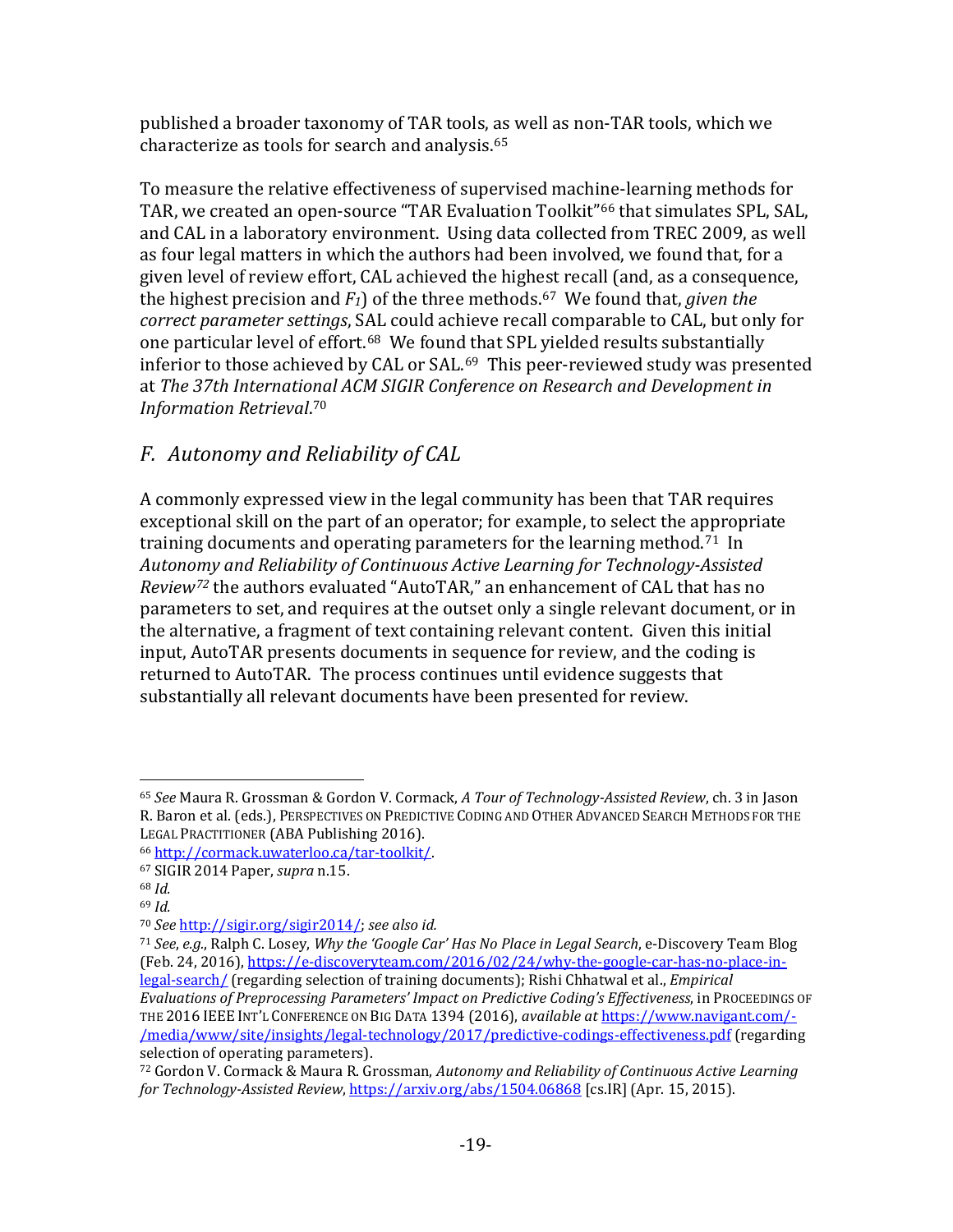Our results show that, *regardless of what initial input is chosen*, AutoTAR finds substantially all relevant documents with less review effort than the CAL method we had previously evaluated.<sup>73</sup> We observed the same results for a wide variety of publicly available IR benchmarks, including the 103 subjects of the Reuters RCV1-v2 dataset, the 50 topics of the TREC 6 AdHoc Task, and the 50 topics of the TREC 2002 Filtering Track, as well as for datasets from four actual legal matters.<sup>[74](#page-19-1)</sup>

An open-source implementation of AutoTAR was subsequently used as the "Baseline Model Implementation" ("BMI")<sup>[75](#page-19-2)</sup> for the TREC Total Recall Tracks in 2015<sup>[76](#page-19-3)</sup> and 2016.[77](#page-19-4) As in the earlier TREC Legal Track Interactive Task, participants were asked to find, as nearly as they could, all and only the relevant documents in the collection. In contrast to the Legal Track, however, Total Recall participants submitted documents incrementally to a Web server for assessment, and received a relevance label (derived automatically from a prior labeling of the entire collection) for each document immediately when it was submitted. This architecture allowed for precise tracking of each team's recall as a function of the number of documents submitted.

Participants could use fully automated strategies like BMI, or manual strategies involving any combination of human and computer input, including keyword search, manual review, and hand-selected training documents. While some participants achieved higher recall than BMI on some topics, at some levels of review effort, no participant at TREC 2015 or 2016—whether automatic or manual—achieved consistently higher recall than BMI, for the same level of effort.[78](#page-19-5)

The 2015 and 2016 Total Recall Tracks evaluated TAR systems with respect to a diverse set of datasets and topics. In 2015, systems were evaluated with respect to 53 different topics and five datasets: Ten topics were developed for a collection of approximately 290,099 emails from Jeb Bush's administration as Governor of Florida; ten topics were developed for a collection of 465,147 postings from Blackhat World and Hacker Forum; ten topics were developed for a collection of 902,434 on-line news clippings from the northwestern United States and southwestern Canada; four preexisting topics reflecting statutory definitions of various types of records and non-records were used in connection with a collection of 401,953 emails from Tim Kaine's administration as Governor of Virginia; and nineteen preexisting topics reflecting ICD-9 codes were used in connection with the

<span id="page-19-0"></span> <sup>73</sup> *Id.*

<span id="page-19-1"></span><sup>74</sup> *Id.* at 2.

<span id="page-19-2"></span><sup>75</sup> Baseline Model Implementation for Automatic Participation in the TREC 2015 Total Recall Track, [http://cormack.uwaterloo.ca/trecvm/.](http://cormack.uwaterloo.ca/trecvm/)

<span id="page-19-3"></span><sup>76</sup> *See* Adam Roegiest et al., *TREC 2015 Total Recall Track Overview*, in PROCEEDINGS OF THE 24TH TEXT RETRIEVAL CONFERENCE (NIST 2015), [http://trec.nist.gov/pubs/trec24/papers/Overview-TR.pdf.](http://trec.nist.gov/pubs/trec24/papers/Overview-TR.pdf) <sup>77</sup> See Maura R. Grossman et al., *supra* n.26.

<span id="page-19-5"></span><span id="page-19-4"></span><sup>78</sup> *See* Roegiest et al., *supra* n.76; Grossman et al., *supra* n.26.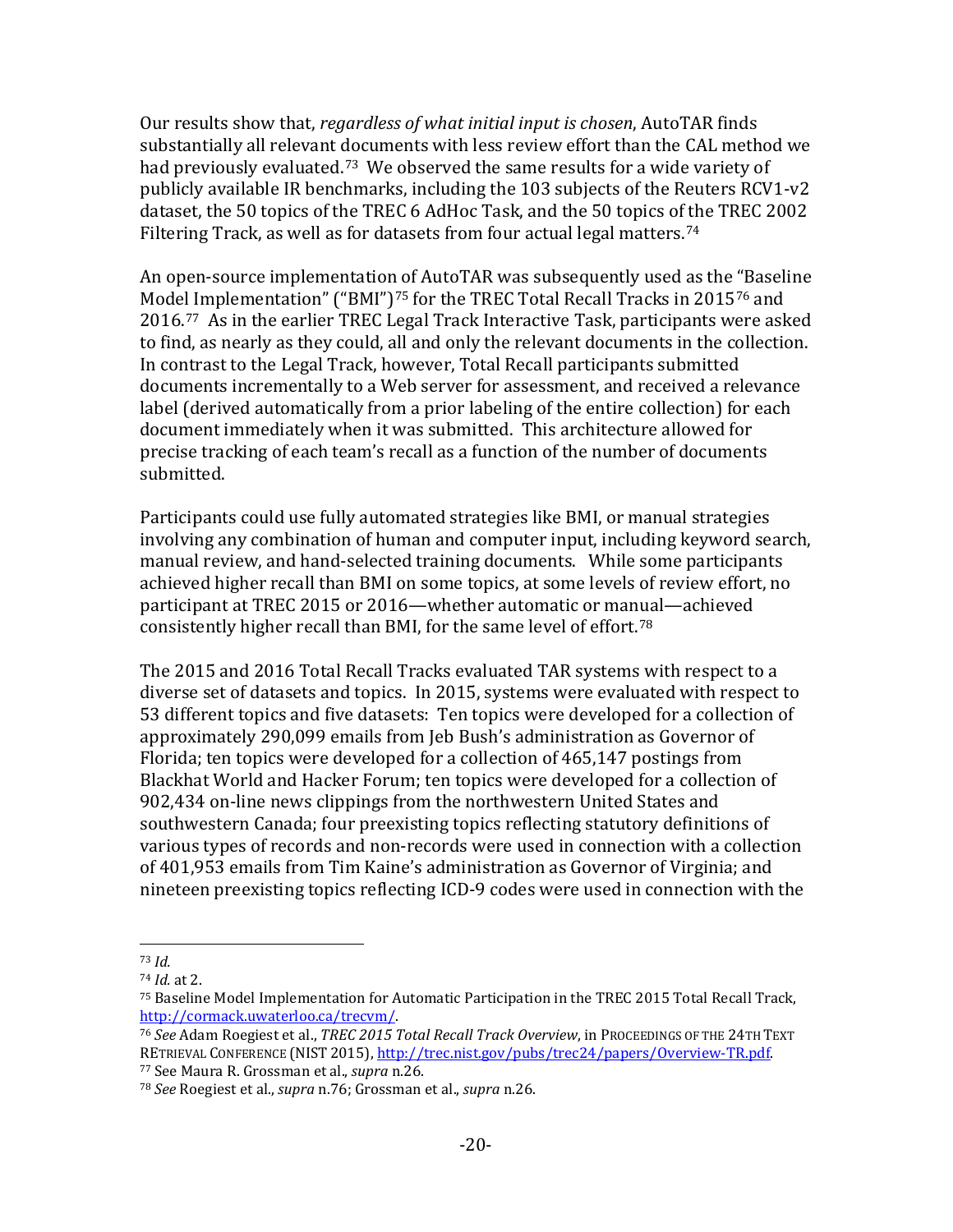MIMIC II [cli](#page-20-0)nical dataset, consisting of 31,538 medical records from an intensive care unit. 79

In 2016, systems were evaluated with respect to an additional 34 topics developed for the Jeb Bush collection; six topics developed for a collection of 2.1M emails from the administrations of Illinois Governors Rod Blagojevich and Pat Quinn; and four preexisting topics were used in connection with a collection of 800,000 Twitter tweets.[80](#page-20-1)

Overall, the results indicate that fully autonomous TAR systems can achieve very high recall levels, for reasonable effort, for a wide variety of datasets and relevance criteria. Results on the Tim Kaine and MIMIC II datasets are of particular interest, because relevance was formally defined, and relevance determinations were rendered by independent professionals (the Virginia Senior State Records Archivist and physicians, respectively) in the course of their employment.

### *G. Facets of Relevance*

It has been suggested by some that TAR may exhibit "blind spots" in that a TAR review may miss certain kinds of relevant documents, either because those documents have an unusual format or because they pertain to an obscure aspect of relevance.[81](#page-20-2) Our peer-reviewed study, *Multi-Faceted Recall of Continuous Active Learning for Technology-Assisted Review*, presented at *The 38th Interna[tio](#page-20-3)nal ACM SIGIR Conference on Research and Development in Information Retrieval*, <sup>82</sup> indicates that CAL, when it has found nearly all relevant documents overall, has also found nearly all relevant documents for each facet of relevance, whether those facets are defined as file types or as substantive sub-topics. $83$  It may be that CAL identifies certain types of documents or documents representing certain aspects of relevance sooner than others, but once such documents become scarce, it identifies other facets, and so on, until all facets have been identified.

This result was reaffirmed at the TREC 2016 Total Recall Track, where assessors were asked to sort relevant documents into subfolders, based on the particular

<span id="page-20-3"></span><sup>82</sup> *See* [http://sigir2015.org/;](http://sigir2015.org/) Gordon V. Cormack & Maura R. Grossman, *Multi-Faceted Recall of Continuous Active Learning for Technology-Assisted Review*, in PROCEEDINGS OF THE 38TH INT'L ACM SIGIR CONFERENCE ON RESEARCH AND DEV. IN INFO. RETRIEVAL 763 (2015), [http://dl.acm.org/citation.cfm?doid=2766462.2767771.](http://dl.acm.org/citation.cfm?doid=2766462.2767771)

<span id="page-20-0"></span> <sup>79</sup> *See* Roegiest et al., *supra* n.76, at 3-5.

<span id="page-20-1"></span><sup>80</sup> See Grossman et al., *supra* n.26, at 3-5.

<span id="page-20-2"></span><sup>81</sup> See, e.g., *Proper Use of Predictive Coding Technology* (Inspired Review Blog Jan. 7, 2104), <http://www.inspiredreview.com/blog5.html> ("Some questions have already arisen regarding the ability of predictive coding algorithms to properly address terse documents (documents that do not contain abundant text for language based analysis such as spreadsheets or short documents) and 'novel content' documents."). *See also* Comments Paper, *supra* n.15, at 304-05.

<span id="page-20-4"></span><sup>83</sup> Cormack & Grossman, *supra* n.82.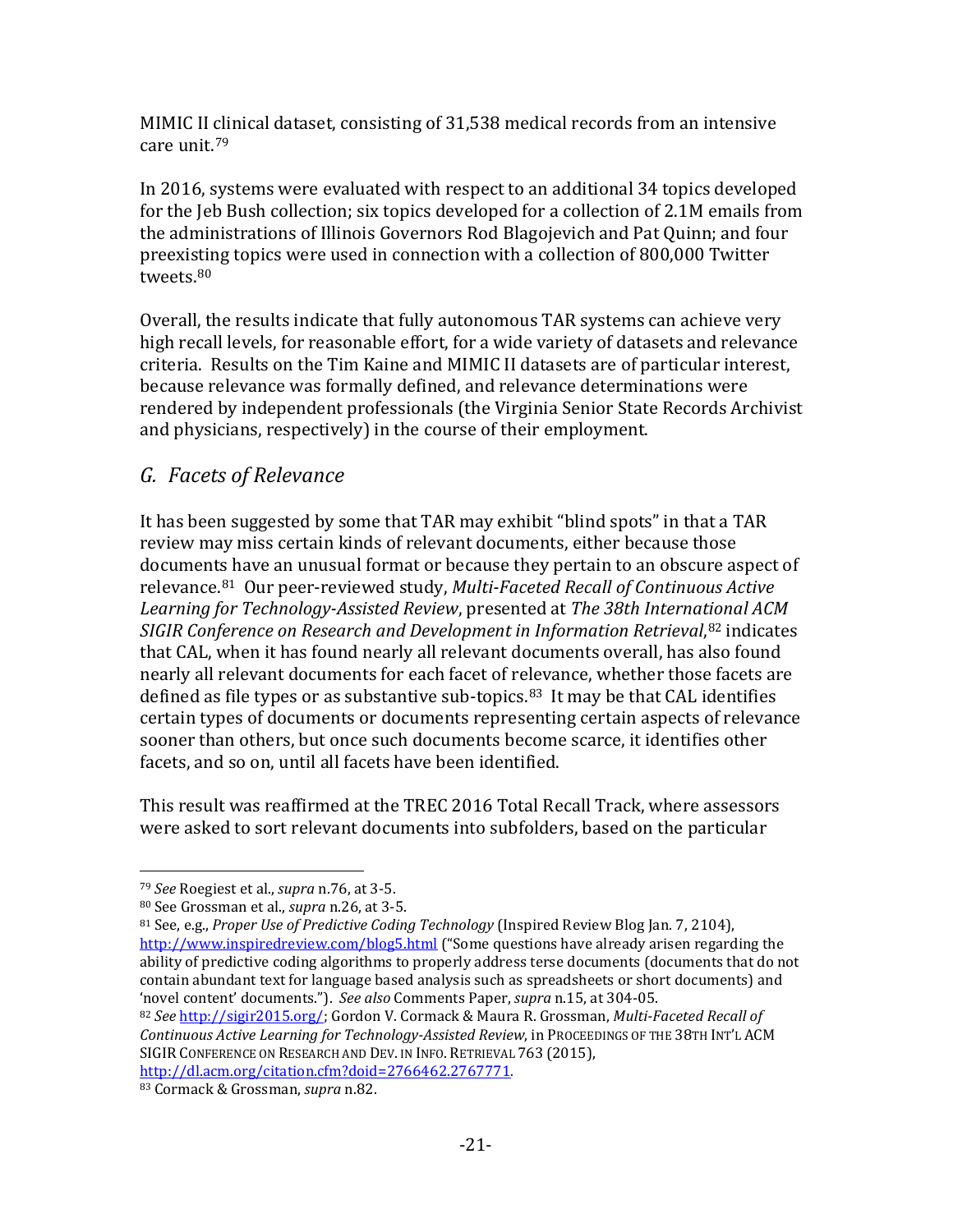subject matter they contained. When the recall for each subfolder was considered separately, participating systems that achieved high recall overall, also achieved high recall for the documents in each subfolder.<sup>[84](#page-21-0)</sup>

Finally, the same result also was recently reproduced through an independent research effort.[85](#page-21-1)

### *H. Quality Assurance*

Recall, precision, and *F1* are commonly used to measure the average effectiveness of IR systems and methods. When we say that a particular method achieves 65% recall and 65% precision, we are generally referring to the average recall and precision achieved by applying the same method to a set of information needs (*i.e.*, queries) that are representative of those that might be encountered in practice. An average provides no guarantee that, for any given retrieval effort, any particular level of recall or precision will be achieved.

This concern has led parties to use sampling in an often-futile effort to estimate recall and precision for particular review efforts, and to set threshold[s a](#page-21-2)s standards of acceptability. For example, in *Global Aerospace* v. *Landow Aviation*, <sup>86</sup> based on the recall level reported in our 2011 JOLT Study, the producing party promised to achieve at least 75% recall, and subsequently represented to the court, after the fact, that  $81\%$  recall had been achieved.<sup>87</sup> What was achieved was, in fact, a coarse *estimate* of the recall of only the TAR (document-selection) component of the review process. The estimate itself had a margin of error such that the true value could easily have been less than 75%. More importantly, however, the estimate did not account for the fact that the documents selected by the TAR system were reviewed manually, and only the documents coded relevant and non-privileged by the reviewers were produced. Thus, only if we assumed that the manual review was perfect—that is, achieved 100% recall—would the estimate of 81% recall apply to the end-to-end review. More likely—as determined by an independent

<span id="page-21-1"></span><span id="page-21-0"></span> <sup>84</sup> *See* Grossman et al., *supra* n.26, at 5.

<sup>85</sup> *See* Thomas Gricks, *Does Recall Measure TAR's Effectiveness Across All Issues? We Put It To The Test*, Catalyst E-Discovery Search Blog (Mar. 23, 2017), https://catalystsecure.com/blog/2017/05/does-<br>recall-measure-tars-effectiveness-across-all-issues-we-put-it-to-the-test/.

<span id="page-21-2"></span><sup>&</sup>lt;sup>86</sup> Karl Schieneman & Thomas C. Gricks III, *supra* n.63, at 259.

<span id="page-21-3"></span><sup>87</sup> Letter from Gordon S. Woodward, Att'y for the Landow Entities, to All Counsel in *Global Aerospace Inc.* v. *Landow Aviation, L.P.*, Consol. Case No. CL601040 (Va. Cir. Ct. Loudoun Cty. Nov. 30, 2012) ("At the end of the predictive coding process, we conducted a statistically valid sampling program to establish that an acceptable level of document recall had been achieved. As we indicated in our motion to the court . . . the Landow Entities proposed that 75% recall would be adequate. Below is a report reflecting our final analysis with respect to document recall. The report indicates that we achieved 81%.").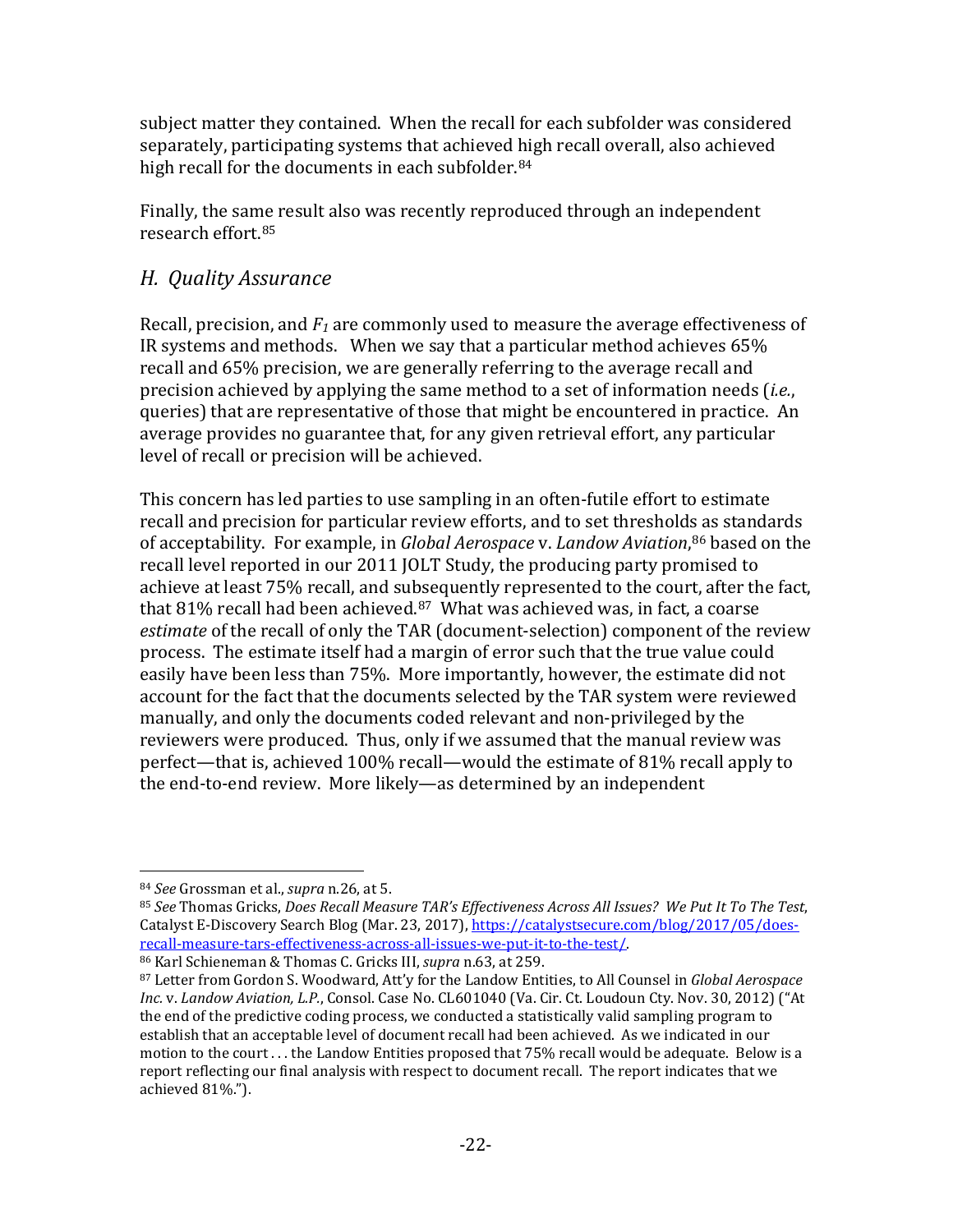assessment—the manual review achieved recall on the order of 70%, for a net end-to-end recall estimate of 57%.<sup>[88](#page-22-0)</sup>

It is not our intent to impugn the adequacy of production in *Global Aerospace*—we have no reason to doubt its quality—but rather, to illustrate the fallacy of relying on ill-specified recall thresholds as acceptance criteria. On the other hand, as has been suggested $89$ —it is also not our intent to suggest that, because relevance is difficult to define, and because recall is difficult to estimate on a case-by-case basis, that all measurement should be eschewed and that producing parties should be absolved of any and all responsibility of ensuring the adequacy of the production.

The first step in assuring the adequacy of a production, we believe, is to use a method that has previously been shown to *reliably* achieve high recall.[90](#page-22-2) Reliability is the probability that, for any given application, a high-quality result will be achieved. High average recall does not, in itself, imply *reliably* high recall. A method that, for example, achieved 100% recall 80% of the time, and 0% recall 20% of the time, would achieve an apparently high level of 80% recall, on average, but poor reliability, since 20% of the time the method could not be counted on to find anything. One would not likely consider a one-in-five chance of complete failure to be an acceptable risk. On the other hand, a one-in-twenty chance of achieving 74% recall, when 75% recall was deemed acceptable, might be acceptable.

Inextricably intertwined with the notion of reliability is the question of "when to stop?" For CAL, one can select and review documents indefinitely. For SPL and SAL, one can select training documents indefinitely, and when training ceases, one can adjust the sensitivity of the resulting classifier so as to review documents indefinitely. At some point, the decision must be made that enough responsive documents have been found, and that further review is disproportionate. We would like to ensure that, when that decision is reached, with high probability, high recall has been achieved.

In support of this goal, we investigated three methods of achieving high reliability using CAL.[91](#page-22-3) One method—the "Target Method"—provably achieved a recall target of 70%, with 95% reliability, at the cost of reviewing a large random sample of documents, over and above those selected by the TAR system as relevant. A second method—the "Knee Method"—achieved better reliability on a wide variety of datasets and information needs with less effort than the Target Method. A third method—the "Budget Method"—achieved vastly superior reliability on the same

<span id="page-22-1"></span><span id="page-22-0"></span><sup>88</sup> If 81% of the relevant documents were identified by the TAR system, and 70% of those were correctly coded relevant by the manual review, the end-to-end recall would be  $81\% \times 70\% = 56.7\%$ . <sup>89</sup> *See*, *e.g.*, Herbert L. Roitblat, *Daubert, Rule 26(g) and the eDiscovery Turkey,* OrcaBlog (Aug. 11, 2014), [https://web.archive.org/web/20140812155631/http:/orcatec.com/2014/08/11/daubert](https://web.archive.org/web/20140812155631/http:/orcatec.com/2014/08/11/daubert-rule-26g-and-the-ediscovery-turkey/)[rule-26g-and-the-ediscovery-turkey/.](https://web.archive.org/web/20140812155631/http:/orcatec.com/2014/08/11/daubert-rule-26g-and-the-ediscovery-turkey/)

<span id="page-22-2"></span><sup>90</sup> Comments Paper, *supra* n.15, at 305.

<span id="page-22-3"></span><sup>91</sup> Cormack & Grossman, *supra* n.25.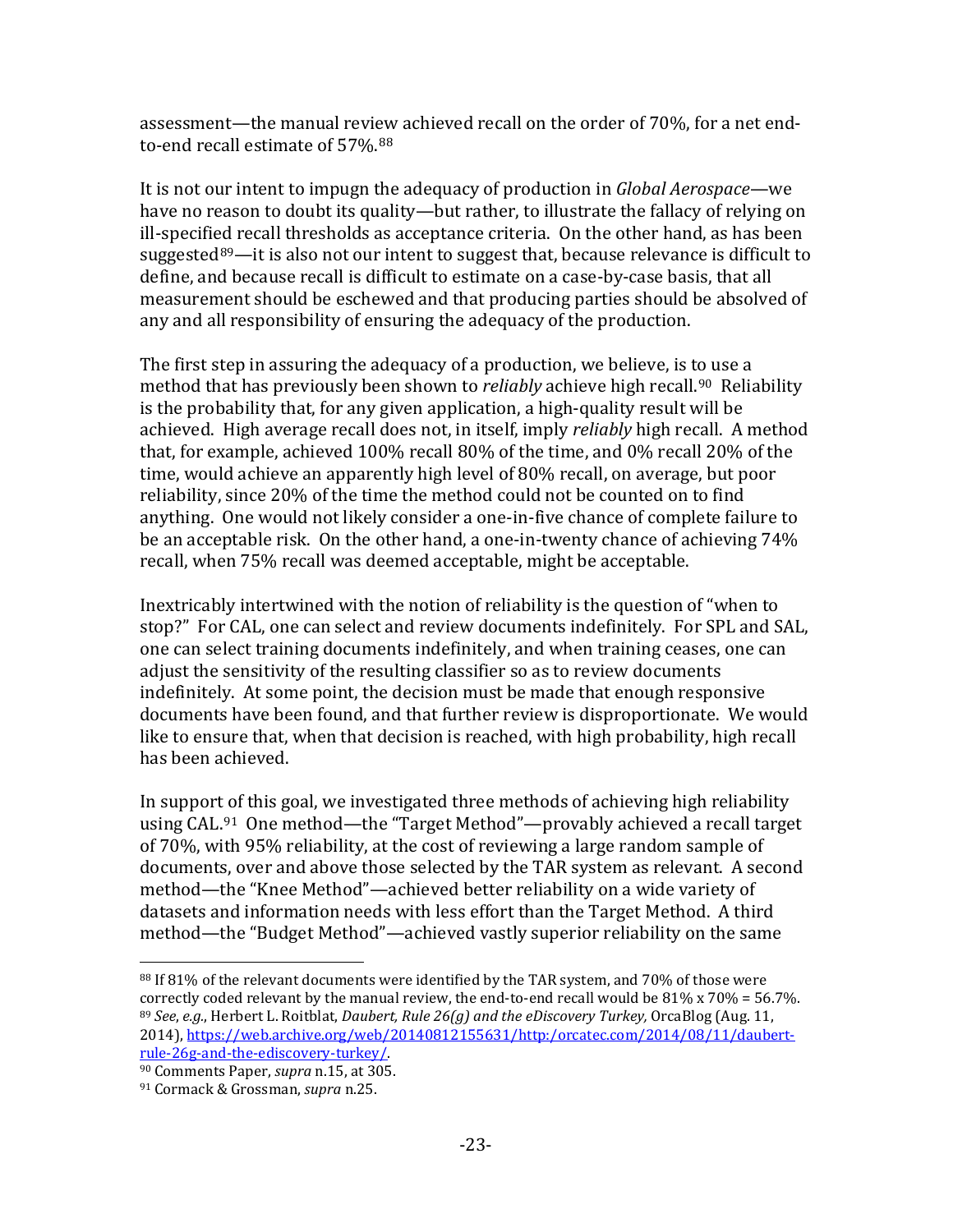datasets, when the same number of documents as the Target Method were reviewed, but the documents were selected by the TAR system (not through random sampling). At TREC 2016, we investigated a fourth method to achieve high reliability—the simple method described in the When to Stop? section (III.F) above.<sup>92</sup> To our surprise, it worked as well as the more complex Knee Method,  $93$ but more research is certainly needed in this area.

While a fuller discussion of these stopping criteria is beyond the scope of this chapter, they show that it is possible to reliably determine when to stop a TAR review without resorting to large random samples and faulty statistics.

# *I. TAR vs. Manual Review Redux*

We have recently had occasion to reconfirm the results of our 2011 JOLT Study by comparing the results of using CAL to an exhaustive manual review of 401,960 email messages from the administration of Virginia Governor Tim Kaine, which was previously reviewed by the Virginia Senior State Records Archivist Roger Christman ("Roger"). We showed, using subsequent blind assessments rendered by Roger, that Roger could have achieved the same recall and higher precision, for a fraction of the effort, had he employed CAL to review the 401,960 email messages.<sup>[94](#page-23-2)</sup>

Prior to our study, Roger had rendered decisions for each of three topics, seriatim, as follows: First, "Virginia Tech" documents subject to a legal hold were identified; second, documents not subject to the hold were classified as either "archival records" or "non-records"; finally, documents classified as archival records were categorized as "restricted" or "open" records. Open records are available to the public.[95](#page-23-3) As a consequence, the document collection diminished for each subsequent topic.

CAL was run on the same dataset, using Roger's prior decisions to simulate user feedback for the purposes of training the learner. When the CAL run was complete, cases of disagreement between the CAL system and Roger's prior coding were identified, and Roger rendered a second relevance determination for a sample of these documents in a double-blind review, where neither Roger nor the authors were aware of Roger's previous determinations. The overlap<sup>[96](#page-23-4)</sup> between Roger's

<span id="page-23-0"></span> <sup>92</sup> Gordon V. Cormack & Maura R. Grossman, *"When to Stop": Waterloo (Cormack) Participation in the TREC 2016 Total Recall Track*, in PROCEEDINGS OF THE 25TH TEXT RETRIEVAL CONFERENCE (NIST 2016), [http://trec.nist.gov/pubs/trec24/papers/WaterlooCormack-TR.pdf.](http://trec.nist.gov/pubs/trec24/papers/WaterlooCormack-TR.pdf)

<span id="page-23-1"></span><sup>93</sup> *See id.*

<span id="page-23-3"></span><span id="page-23-2"></span><sup>94</sup> Cormack & Grossman, *supra* n.4.

<sup>95</sup> *See* [http://www.virginiamemory.com/collections/kaine/.](http://www.virginiamemory.com/collections/kaine/) *See also*

<span id="page-23-4"></span><http://cormack.uwaterloo.ca/kaine> (the authors' CAL demonstration using the Kaine open records).  $96$  "Overlap" or "Jaccard Index" is "[a] measure of the consistency between two sets (e.g., Documents Coded as Relevant by two different reviewers). . . . Empirical studies have shown that expert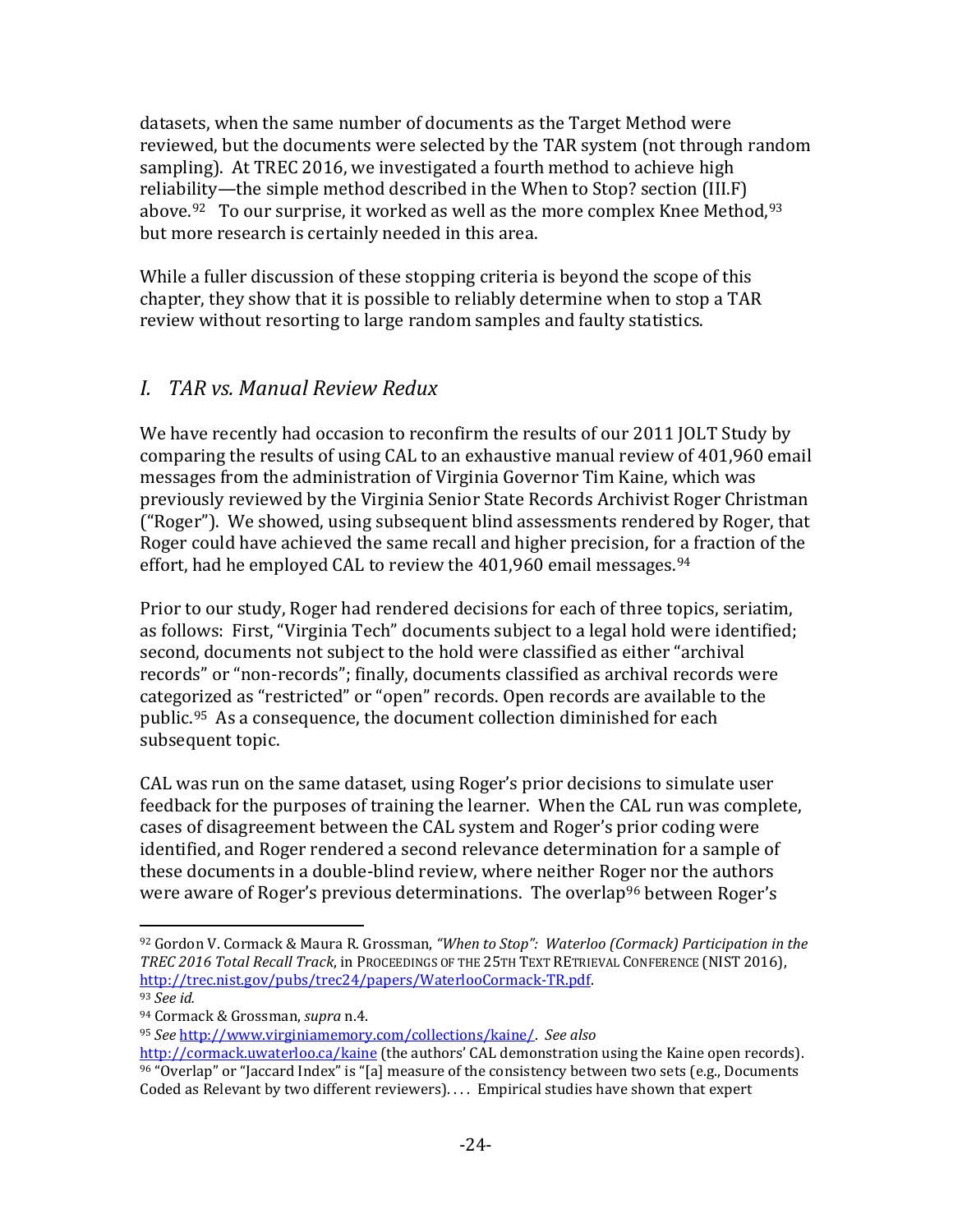first and second determinations was  $80.6\%$ ,  $60.2\%$ , and  $64.2\%$ ,  $97$  for each of the three classifications—at the high end of what one might expect for independent reviewers, but far from perfect. Two months later, Roger conducted a third relevance determination in every case where his first and second determinations had been inconsistent, again blind to his previous determinations.

According to Roger's final determinations, we calculated recall and precision for Roger's original review, and for CAL. Roger's recall ranged from 89% to 97%, while CAL's ranged from 90% to 96%—not a significant difference.<sup>98</sup> Roger's precision ranged from 75% to 91%, while CAL's ranged from 80% to 96%—a significant difference *in favor of CAL*.<sup>99</sup>  $F_1$  similarly favored CAL by a significant margin.<sup>[100](#page-24-3)</sup>

Overall, the Roitblat, Kershaw & Oot study, our 2011 JOLT Study, and our SIGIR 2017 *Roger and Me* study, all show the same result: There is no significant difference in the recall achieved by the TAR systems studied and manual review, and significantly superior precision for the TAR systems. This should reaffirm the reasonableness of using at least some forms of TAR.

# **VI. The Future**

Review for production is a difficult problem. Conventional review methods using keyword culling and manual review are burdensome and far from perfect, as shown by the scientific literature, both within the context of eDiscovery and within the context of IR in general. Methods for measuring review effectiveness are similarly burdensome and imperfect.

Vendors, service providers, and consumers need to gather evidence that the review methods they use—whether manual or TAR—work effectively. Doing so is far more challenging than merely reviewing a "statistically significant sample [sic]"[101](#page-24-4) of documents for the purpose of training the system or calculating recall.

i<br>I reviewers commonly achieve Jaccard Index scores of about 50%, and that scores exceeding 60% are rare." Glossary, *supra* n.1, at 20, 25.

<span id="page-24-0"></span><sup>97</sup> Cormack & Grossman, *supra* n.4, Table 5 at 7.

<span id="page-24-1"></span><sup>98</sup> *Id.*, Table 3 at 7.

<span id="page-24-2"></span><sup>99</sup> *Id.*, Table 3 at 7.

<span id="page-24-3"></span><sup>100</sup> *Id.*

<span id="page-24-4"></span><sup>101</sup> *See*, *e.g.*, Tracy Greer, *Electronic Discovery at the Antitrust Division: An Update*, U.S. Dep't of Justice (June 25, 2015)[, https://www.justice.gov/atr/electronic-discovery-antitrust-division-update](https://www.justice.gov/atr/electronic-discovery-antitrust-division-update) (suggesting that quality assurance "could be accomplished by the producing party providing [the Division with] a statistically significant sample of both relevant and non-relevant documents."); Alison Nadal et al, *E-discovery: The Value of Predictive Coding in Internal Investigations*, INSIDE COUNSEL (Aug. 13, 2013), at 1, [http://www.insidecounsel.com/2013/08/13/e-discovery-the-value](http://www.insidecounsel.com/2013/08/13/e-discovery-the-value-of-predictive-coding-in-inte)[of-predictive-coding-in-inte](http://www.insidecounsel.com/2013/08/13/e-discovery-the-value-of-predictive-coding-in-inte) ("Executing an internal investigation using predictive coding begins with generation of a randomly selected, statistically significant seed set of documents."); Bill George, *Predictive Coding Primer Part II: Key Variables in a Predictive Coding Driven Review*, Tanenholz & Associates, PLLC News (May 8, 2013)[, http://tanenholzlaw.com/predictive-coding-primer-part-two](http://tanenholzlaw.com/predictive-coding-primer-part-two)